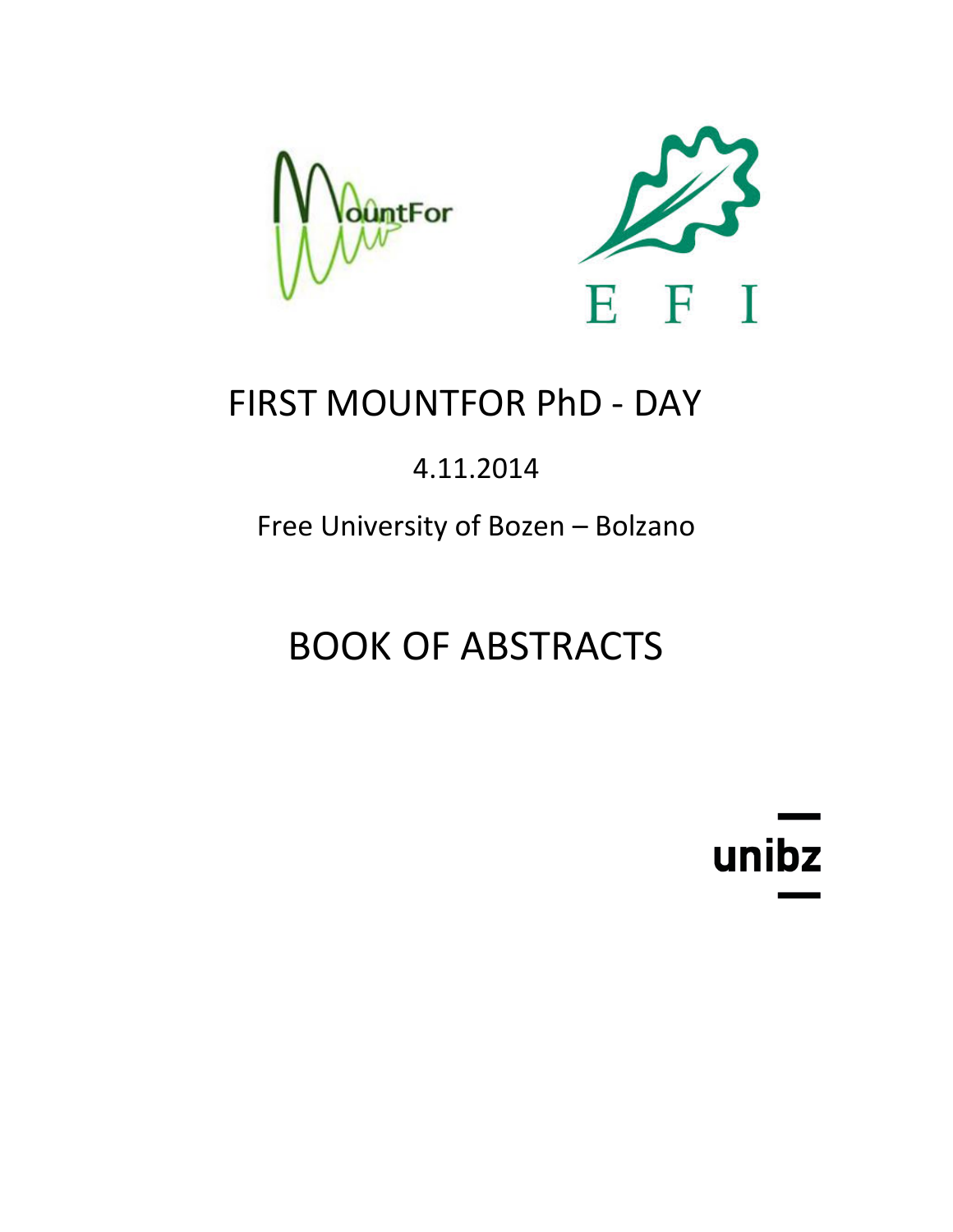FIRST MOUNTFOR PhD-DAY. Bolzano 04.11.2014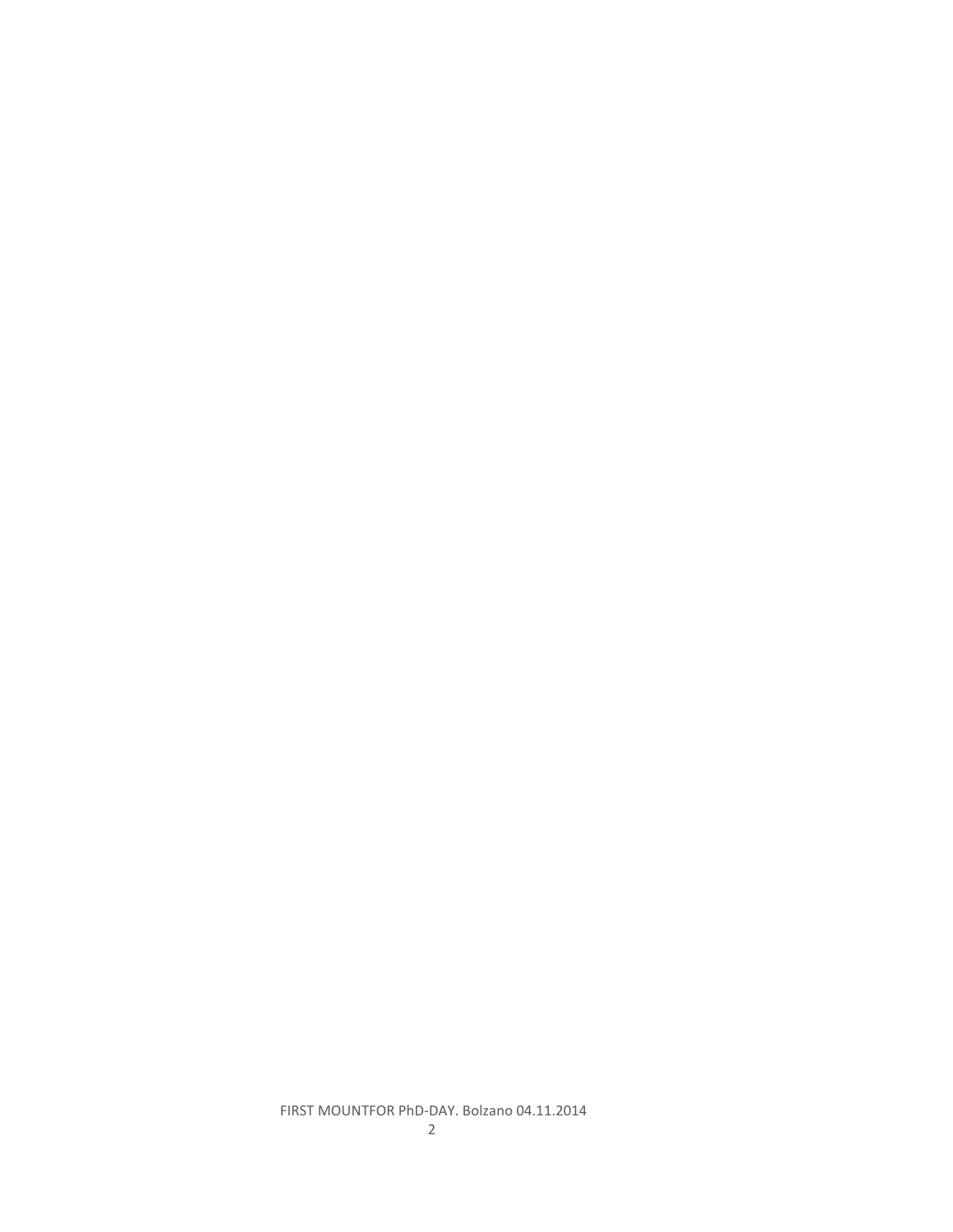### ORAL PRESENTATIONS

- o *Effects of climate change on forest productivity of two alpine Norway spruce chronosequences* **Francesco Giammarchi**, Faculty of Science and Technology. Free University of Bolzano-Bozen
- o *Drought conditions in the alpine forest of South Tyrol: assessing evolution of vegetation status with MODIS derived NDVI and NDII time series* - **Katarzyna Ewa Lewinska**, Institute for Applied Remote Sensing, European Academy Bozen-Bolzano (EURAC)
- o *A simulation study for evaluating adaptive management in Slovenian Silver fir-European beech mountain forests under climate change* – **Marco Mina**, Department of Environmental Systems Science, ETH Zurich
- o *Proximal sensing of CO2 uptake in terrestrial ecosystems* **Karolina Sakowska**, Research and Innovation Centre, Fondazione Edmund Mach
- o *Methods and mapping tools for forest ecosystem services assessment: a case study at regional level in Italy* - **Matteo Vizzarri**, Dipartimento di Bioscienze e Territorio, Università degli Studi del Molise
- o *Carbon sequestration and fertility after centennial time scale Incorporation of charcoal into soil* **– Irene Criscuoli**, Foxlab, Joint CNR-FEM Initiative/Research and Innovation Centre, Fondazione Edmund Mach
- o *Climate changes effect of marginal population under Mediterranean environment: the case of Pinus nigra* – **Maurizio Marchi**, University of Firenze / CRA-SEL
- o *Bioenergy production from orchard woody residues: A LCA case study in South Tyrol (North Italy)* – **Martina Boschiero**, Faculty of Science and technology. Free University of Bolzano/Bozen
- o *A GIS-based decision support system for balancing renewable energy production and nature conservation* - **Gianluca Grilli**, University of Trento/ EURAC
- o *Biomass-based energy at local scale: an AHP-SWOT analysis* **Natasha Nikodinoska**, Parthenope University of Naples/ CRA-MPF
- o *Forest structure, indicators of naturalness and saproxylic fauna: a case study in the "Abeti Soprani" silver fir forest (Molise, Italy)* - **Francesco Parisi**, Dipartimento di Bioscienze e Territorio, Università degli Studi del Molise
- o *Secondary metabolism in Mediterranean evergreen species with high tolerance to osmotic stress: what's the role for these plants as biofactories?* – **Antonella Gori**, DISPAA, University of Florence/CNR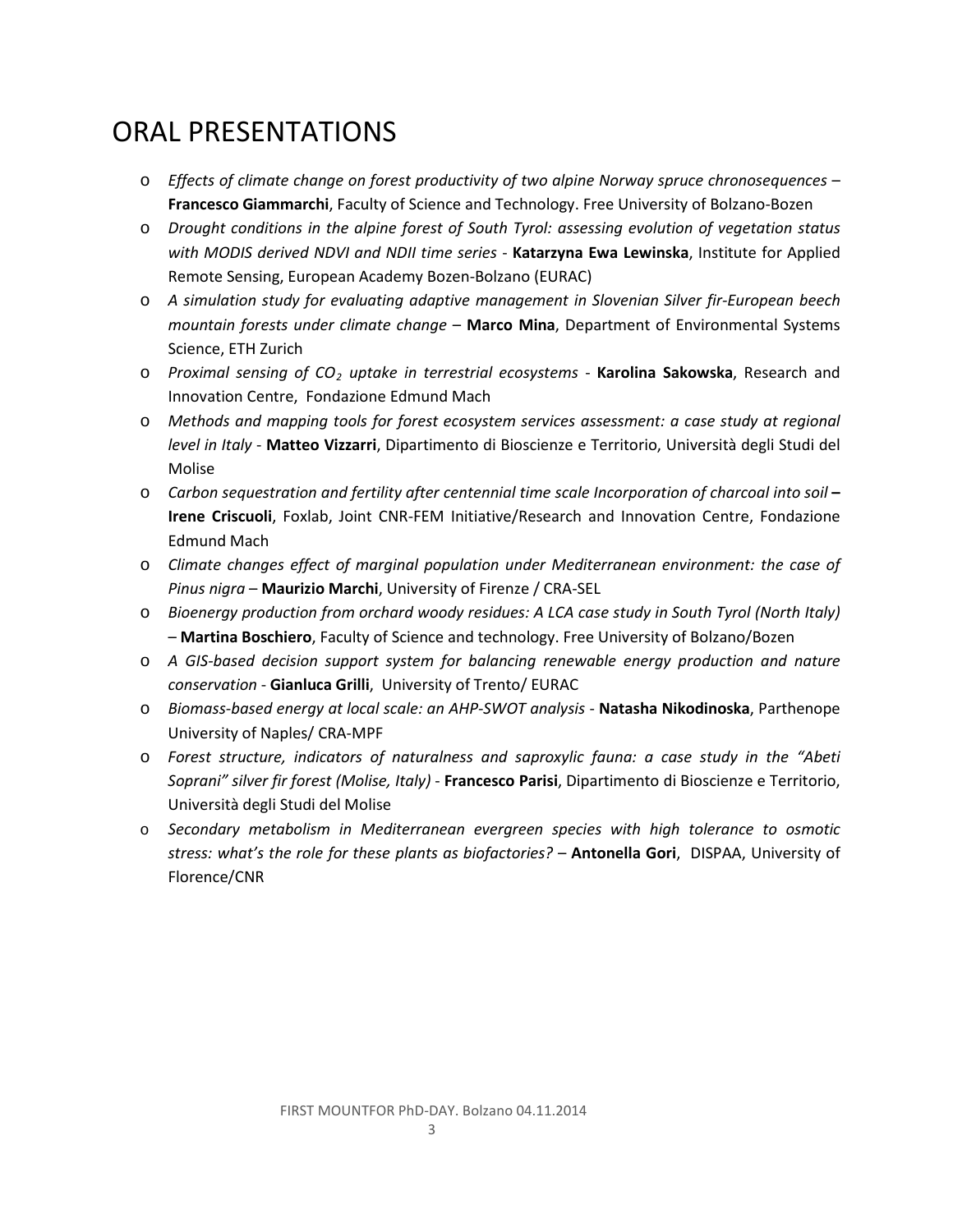### **POSTERS**

- o *Management of understory light for controlling regeneration dynamics* **Beatrice Angelini**  University of Tuscia – Department for Innovation in Biological, Agro-food and Forest systems (DIBAF)
- o *Comparing bud phenology with xylem development on two conifer species in boreal forest*-**Serena Antonucci**, Dipartimento di Bioscienze e Territorio, Università degli Studi del Molise
- o *Validation of WRF-ARW model for future biogenic particles dispersion studies: a comparison with high-resolution aircraft data* – **Federico Carotenuto**, FoxLab -Joint CNR-FEM Initiative
- o *Results of international comparative trials of Mediterranean pines (P. halepensis and P. pinaster) after 57 years of experimentations*– **Cristiano Castaldi**, University of Tuscia - Department for Innovation in Biological, Agro-food and Forest systems (DIBAF)
- o *Stress-induced signaling: intraspecific plants communication mediated by VOC emitted from S. Lycopersicum plants* – **Stefano Catola**, C.N.R IPSP (Institute for Sustainable Plant Protection)
- o *Modeling environmental changes in the Udzungwa Mountains of Tanzania, through impacts assessment on rain forest primates.* – **Nathalie Cavada**, Department of Civil, Environmental and Mechanical Engineering, University of Trento/MUSE
- o *Forest protection function and uneven-aged management: a case study on the evolution of rockfall hazard for different forest opening sizes***– Valentino Floreancing**, Faculty of Science and Technology, Free University of Bolzano-Bozen
- o *Effects of forest expansion on mountain grassland: changes in soil organic carbon stocks and fractions*– **Claudia Guidi**, Department of Sustainable Agro-Ecosystems and Bioresources, Research, Innovation Centre, Fondazione Edmund Mach
- o *Greenhouse gas emissions from Alpine lakes*  **Sylvie Pighini**, Institute of Ecology, Innsbruck University/Fondazione Edmund Mach
- o *Idealized Simulations of Carbon Dioxide Exchange in Mountainous Topography*  **Matthias Reif**, Institute of Meteorology and Geophysics, University of Innsbruck
- o *Delineation of Individual Tree Crowns from ALS and Hyperspectral data: a comparison among four methods* - **Francesco Reyes**, Department of Sustainable Agro-ecosystems and Bioresources, Research and Innovation Centre, Fondazione Edmund Mach
- o *Valorisation of agriculture for the water supply in context with climate change (ClimAgro project presentation)* – **Michael Thoma**, Faculty of Science and Technology, Free University of Bolzano-Bozen
- o *Forests: a potential driver of warming mitigation in South Eastern Italian Alps* **Marin Tudoroiu**, FoxLab -Joint CNR-FEM Initiative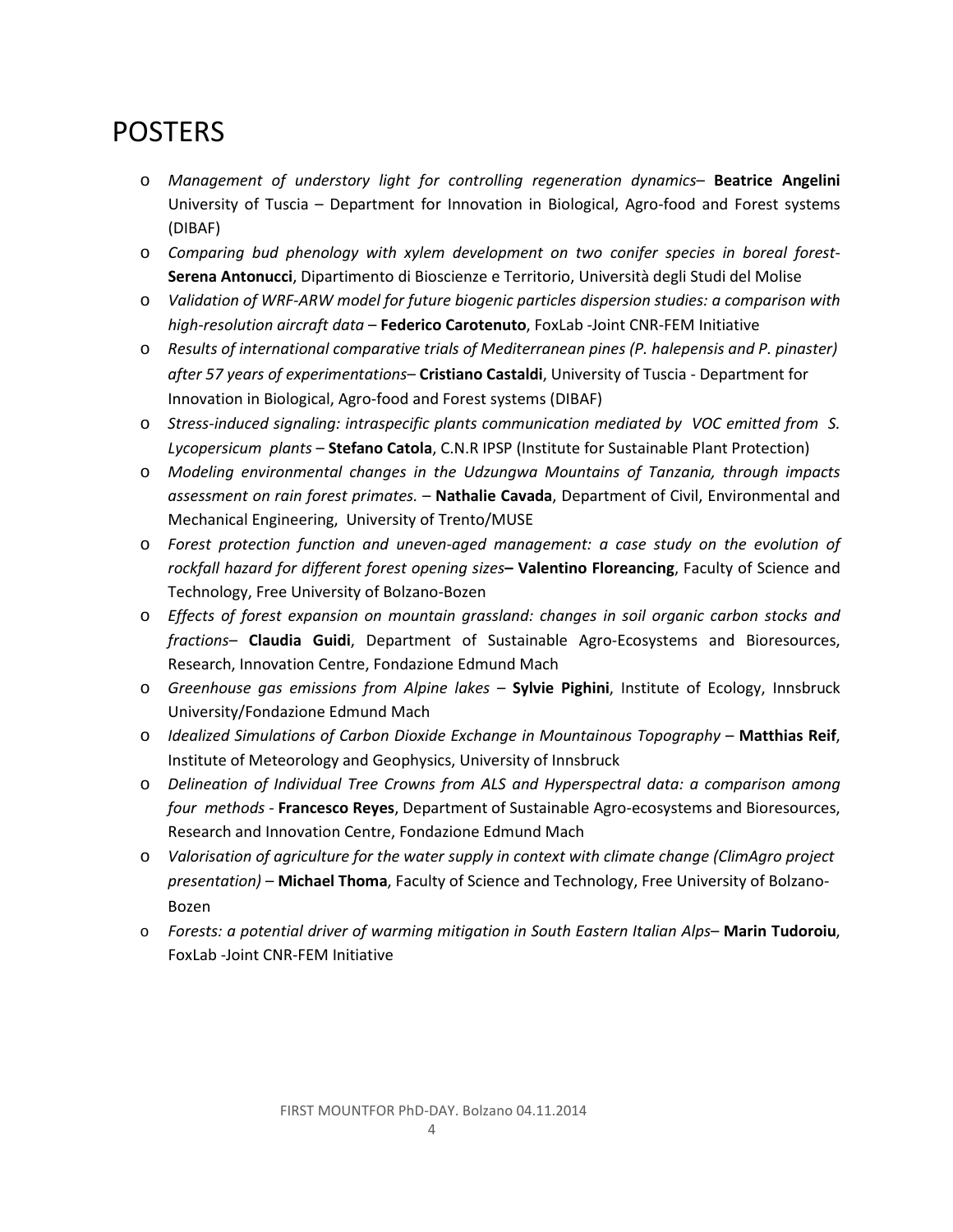# ORAL PRESENTATIONS

FIRST MOUNTFOR PhD-DAY. Bolzano 04.11.2014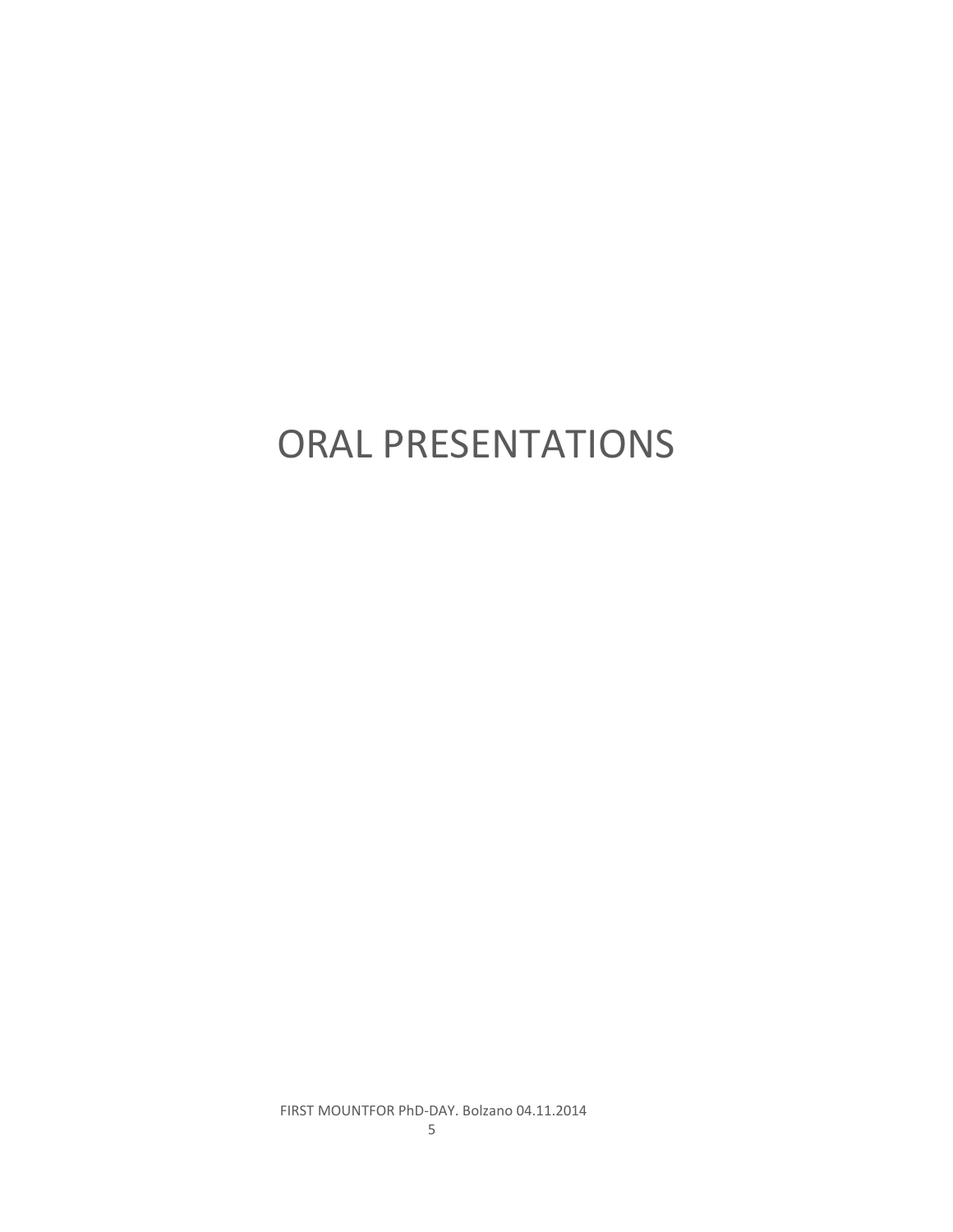#### Francesco Giammarchi<sup>1</sup>, Paolo Cherubini<sup>2</sup>, Enno Uhl<sup>3</sup>, Hans Pretzsch<sup>3</sup>, Giustino Tonon<sup>1,4</sup>

#### **EFFECTS OF CLIMATE CHANGE ON FOREST PRODUCTIVITY OF TWO ALPINE NORWAY SPRUCE CHRONOSEQUENCES**

An increase in forest productivity has been widely reported in Europe and several methodologies have been proposed to study it. However, knowledge on its causal relationships with climate change is scarce, though this is crucial to understand the mitigation potential of forests and to adapt forest management according to changing forest dynamics. In this framework, two Norway spruce chronosequences located in Northern Italy and in Southern Germany were studied, hypothesizing an increase in forest productivity of younger stands in response to climate change. A retrospective approach consisting of stem analysis of dominant trees was adopted, as it allows to reconstruct past growth trends and their relation with environmental drivers while avoiding bias introduced by age-related factors. Stem analysis was performed on dominant trees, dominant height being a more reliable proxy of forest productivity than radial growth. Obtained data were modelled and age-height relationship compared among different aged stands. Height increment temporal trends were also measured and compared. A significant increase in growth potential of younger stands was detected in both sites as proved by height-age curves. A shift of trees height increments was also found. Furthermore, the role of several environmental drivers, such as atmospheric  $CO<sub>2</sub>$  levels, temperature and precipitation regimes and nitrogen depositions in determining the forest productivity increase was investigated. We applied a multi-stable isotope analysis, including  $\delta^{13}C$ ,  $\delta^{18}O$  and  $\delta^{15}N$ .  $\delta^{13}C$  inferred iWUE (intrinsic water-use efficiency) trends were assessed and their correlation with climate factors evaluated. Results point out a significant increase of iWUE in both sites. Stable isotope data suggest that this was mainly triggered by increased photosynthetic capacity rather than by a reduction of stomatal conductance, even though in older stands size-related hydraulic limitations could have partly triggered the increase. Moreover, iWUE was strongly correlated with CO2 and temperature, not with precipitation. Nitrogen stable isotope data instead did not show any clear trend. Overall, the observed increase in forest productivity appeared to be linked to a  $CO<sub>2</sub>$  related increase in iWUE and to higher temperatures, that could have also extended the growing season, whereas water availability was not a crucial factor. In addition, increasing historical deposition values do not allow us to exclude this factor as a possible driver in the two studied sites, and suggest that further knowledge on this issue should be acquired.

**Keywords:** forest productivity, climate change, chronosequence, stable isotopes, water-use efficiency, Norway spruce

*1 Facoltà di Scienze e Tecnologie, Libera Università di Bolzano. Piazza Università 5, 39100 Bolzano, Italia. francesco.giammarchi@unibz.it; <sup>2</sup> WSL, Swiss Federal Institute for Forest, Snow and Landscape Research. Zürcherstrasse 111, 8903 Birmensdorf, Switzerland. <sup>3</sup> Chair for Forest Growth and Yield, Technische*  Universität München. Hans Carl von Carlowitz Platz 2, 58354 Freising, Germany, <sup>4</sup>MountFor Project *Centre, European Forest Institute, Via E. Mach 1, San Michele a/Adige (Trento), Italia.*

**Corresponding Author**: Francesco Giammarchi (francesco.giammarchi@unibz.it)

FIRST MOUNTFOR PhD-DAY. Bolzano 04.11.2014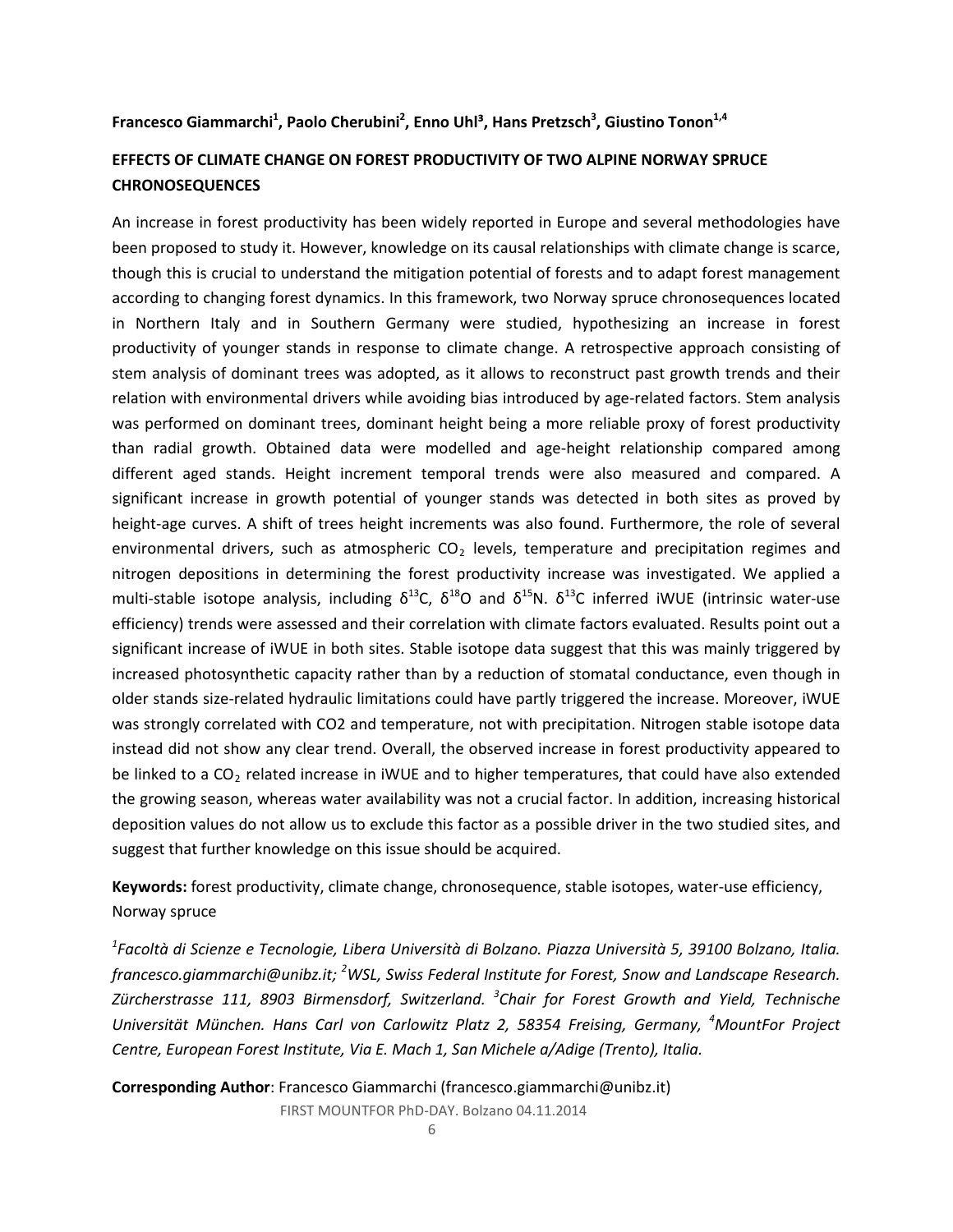#### Katarzyna Ewa Lewińska<sup>1,3</sup>, Eva Ivits<sup>2</sup>, Mathias Schardt<sup>3</sup>, Marc Zebisch<sup>1</sup>

#### **DROUGHT CONDITIONS IN THE ALPINE FOREST OF SOUTH TYROL – ASSESSING EVOLUTION OF VEGETATION STATUS WITH MODIS DERIVED NDVI AND NDII TIME SERIES**

Observed nowadays global changes in temperature and precipitation patterns are especially concerning for the Alps. The overall meteorological trends result in increasing frequency and severity of the occurring drought events, which become a serious peril to the well-being and of the alpine forest ecosystems. Through our analyses performed for the area of South Tyrol, we addressed the arising need for medium to large scale long-term drought related vegetation stress monitoring in the complex and diverse environment of the alpine forest. Firstly, the real drought conditions in the region were estimated through the on-station based 2001-2012 time series of scPDSI (self-calibrated Palmer Drought Severity Index). Next, related stress induced vegetation variability was obtained through the EOF (Empirical Orthogonal Functions) analyses performed on 16-day, 250 m resolution MODIS (Moderate-Resolution Imaging Spectroradiometer) derived NDVI (Normalized Difference Vegetation Index) and NDII (Normalized Difference Infrared Index) time series of 2001-2012. Areas identified as affected by drought conditions were subsequently further scrutinized with respect to the yearly phenological indicators of an approximation of the Gross Primary Productivity, Cyclic Fraction, Season Length, Season Begin Day, as well as, averaged high-season values of NDVI and NDII. Obtained results allowed us to identify subtle drought footprint in the complex and diverse environment of the alpine forest, and provided an additional insight into the local phenology development. Recognized stress related variability revealed two types of vegetation response: an abrupt decline triggered by the onset of drought conditions and followed by vegetation recovery, as well as, levelled deteriorated forest vitality observed over the whole period of water scarcity conditions. Moreover, phenological indicators inspected for the drought affected sites showed statistically significant trends towards an earlier start of the season and increasing CF productivity. Further investigation of detailed environmental information provided a comprehensive understanding of drought affected regions with respect to their location, as well as, species composition. This additional insight allowed us to specify forest stands potentially prone to the future drought stress conditions. Applied synergy between meteorological and remote sensed time series provided a complex and detailed insight into the subtle drought impact on the alpine forest. Obtained results not only confirmed high utility of the EOF approach for the NDVI and NDII time series analyses, but also captured the long-term variability being in line with the state of the art of the climate change models available for the Alps.

<sup>1</sup>Institute for Applied Remote Sensing, EURAC, Viale Druso 1, 39100 Bolzano, Italy; <sup>2</sup>EC Joint Research Centre, *Institute for Environment and Sustainability, Land Resource Management Unit, Via E. Fermi 1, 21027 Ispra, Italy/European Environmental Agency, Kongens Nytorv 6, 1050 Copenhagen K, Denmark; <sup>3</sup> Graz Technical University, Institute of Remote Sensing and Photogrammetry, Steyrergasse 30/I, 8010 Graz, Austria.*

#### **Corresponding Author**: Katarzyna Ewa Lewińska (katarzynaewa.lewinska@eurac.edu)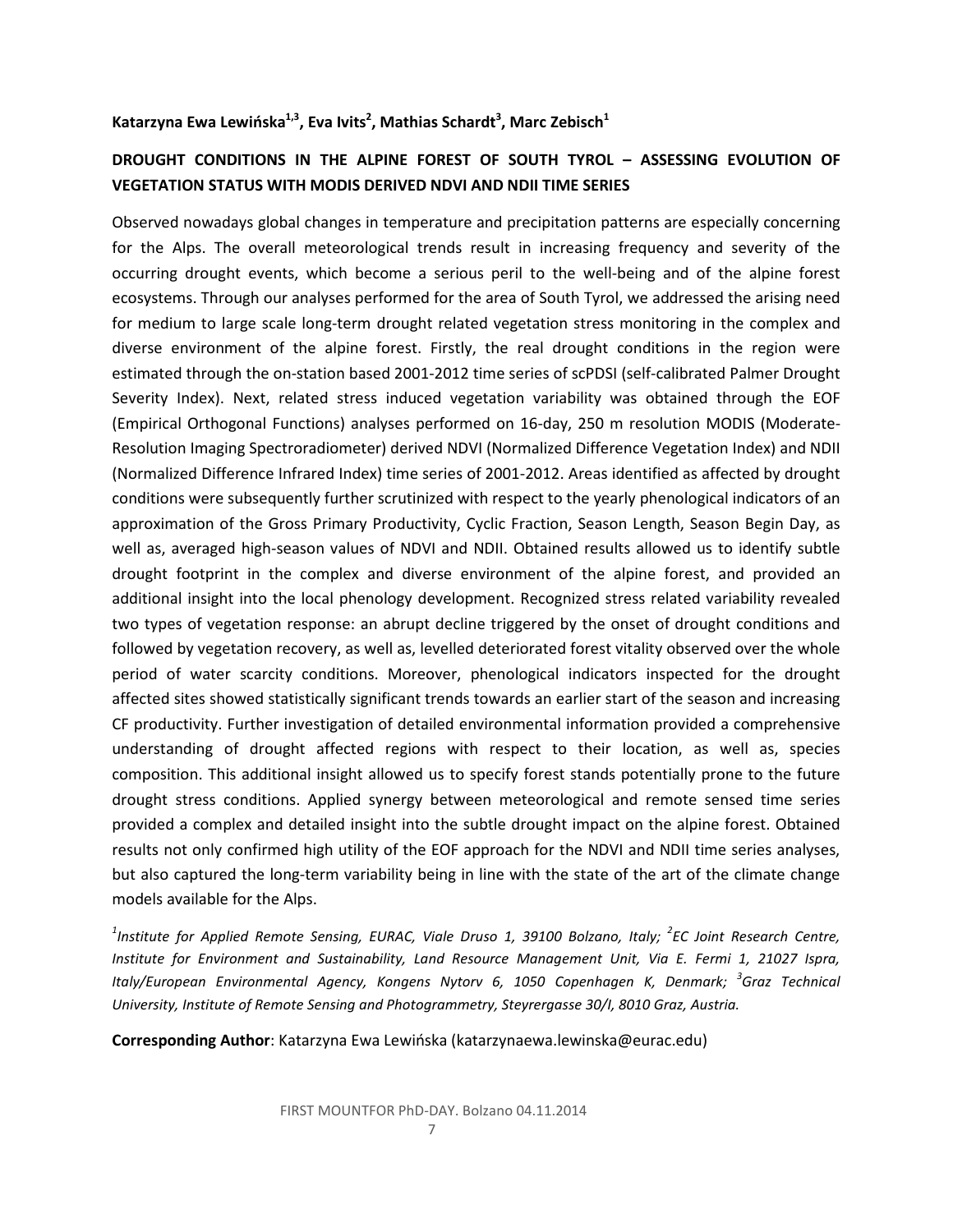#### Marco Mina<sup>1</sup>, Matija Klopcic<sup>2</sup>, Harald Bugmann<sup>1</sup>, Maxime Cailleret<sup>1</sup>

#### **A SIMULATION STUDY FOR EVALUATING ADAPTIVE MANAGEMENT IN SLOVENIAN SILVER FIR-EUROPEAN BEECH MOUNTAIN FORESTS UNDER CLIMATE CHANGE**

Evaluating Business-As-Usual management strategies (BAU) under future climate change is essential to examine if they are able to maintain the provisioning of multiple forest ecosystem services (ES), and if adaptive management is required to counteract adverse effects of climate change. In this context, forest succession models are valuable to assess the sensitivity of ES to climate change under BAU. We enhanced and evaluated a climate-sensitive forest succession model (ForClim) across the Alps, and implemented new algorithms for capturing specific harvesting regimes and assessing ES. The model was subsequently applied according to specific management prescriptions and different climate change scenarios in several representative Silver fir-European beech stands in the Dinaric Alps (Slovenia). These forests have a long tradition regarding small-scale system management, and they were managed for the last 200 years to promote conifers due to their higher productivity and economic value. Simulation results for a rotation period, i.e. ca. 130-140 years, reveal that the most important ES at the stand scale (timber production) would be maintained under BAU, but climate change will have negative effects on conifers regeneration. This was especially strong for Silver fir due to its sensitivity to both browsing and increasing winter temperatures, while European beech demonstrated vigorous growth and abundant regeneration, as confirmed by measured data. At the end of the rotation period, most of the simulated stands showed a dominance of European beech, favoured by the decline of Silver fir and Spruce due to the combination of BAU and climate change. Our results suggest that foresters should reconsider their BAU management and adapt their management strategies if they wish to maintain species diversity and preserve Silver Fir in these forests. A set of simulations under adaptive management are proposed as a suitable alternative to current forest planning**.**

**Keywords**: mountain forests, climate change, forest gap model, Business-As-Usual management, Adaptive management

*1 Forest Ecology, Institute of Terrestrial Ecosystems, Department of Environmental Systems Science, ETH Zürich, 8092 Zürich, Switzerland; <sup>2</sup> Biotechnical Faculty, Department of Forestry and Renewable Forest Resources, University of Ljubljana, 1000 Ljubljana, Slovenia*

**Corresponding Author**: Marco Mina (marco.mina@usys.ethz.ch)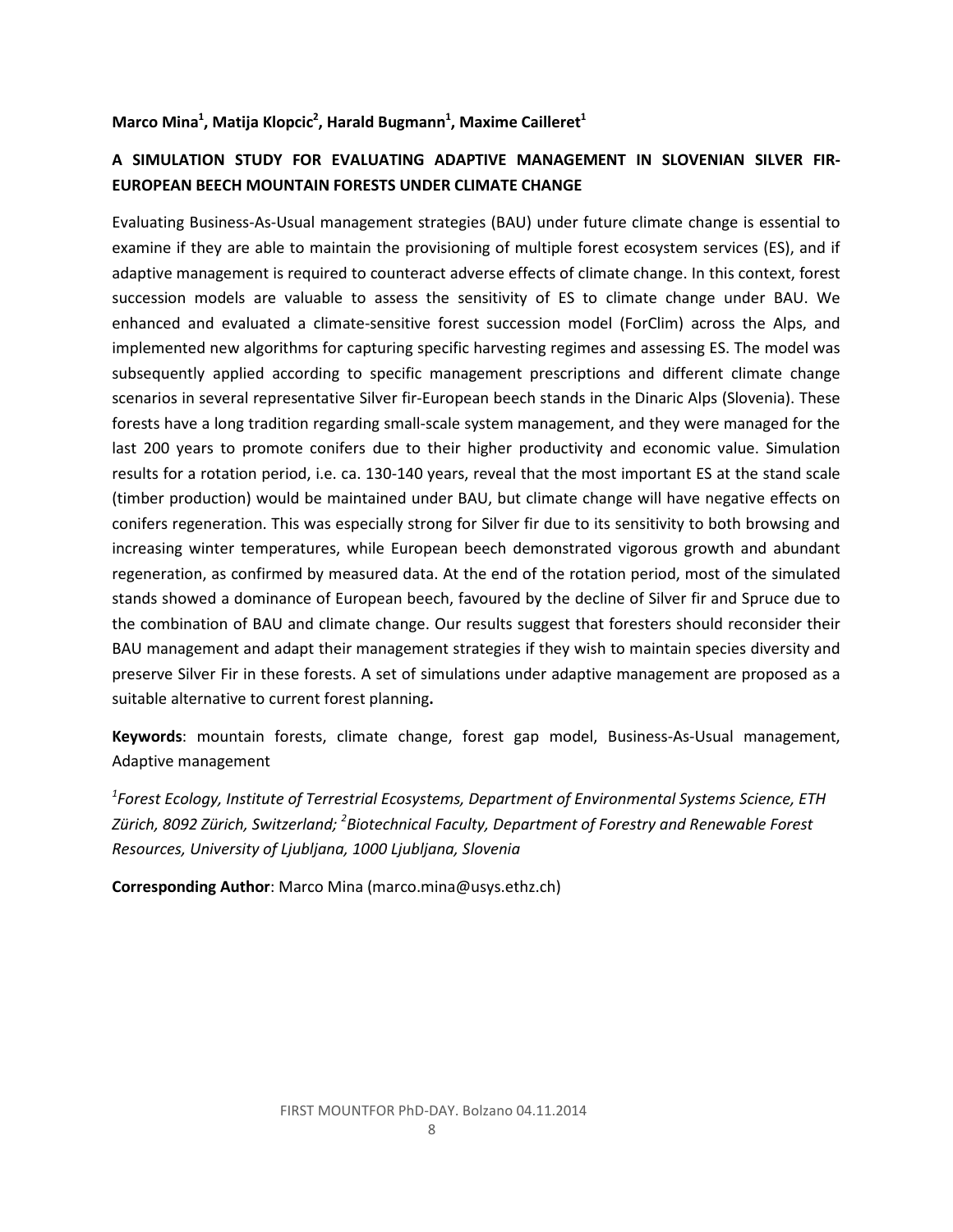#### **Karolina Sakowska1,2, Radoslaw Juszczak2 , Barbara Marcolla1 , Loris Vescovo1 , Damiano Gianelle1,3**

#### **PROXIMAL SENSING OF CO2 UPTAKE IN TERRESTRIAL ECOSYSTEMS**

Linking remote sensing with carbon fluxes and vegetation biophysical parameters is critical to exploit spatial and temporal extensive information useful for validating model simulations at different scales. Proximal sensing is fundamental to quantify and understand the seasonal dynamics of ecosystems and to upscale the observations carried out at the ground level. In this study, we present chosen activities of an ongoing international PhD project granted by Fondazione Edmund Mach, Italy. Principal aim of this research project is the investigation of the relationship between  $CO<sub>2</sub>$  uptake from terrestrial ecosystems (measured by the eddy covariance technique) with ground multi- and hyperspectral spectral observations, as well as quantitative estimation of vegetation biophysical variables from proximal sensing. Within this study we present in particular:

1) the potential of a commercially available proximal sensing system – based on a 16-band multispectral sensor – for monitoring mean midday gross ecosystem production (GEPm) in a subalpine grassland of the Italian Alps equipped with an eddy covariance flux tower

2) a new tower-based hyperspectral system designed for the estimation of  $CO<sub>2</sub>$  fluxes and biophysical parameters (fAPAR, total chlorophyll content, green herbage ratio) in a subalpine grassland ecosystem

3) the ability of ground spectral signal for capturing the temporal changes in the green herbage ratio of the grassland ecosystem (the percentage of green biomass with respect to the total phytomass) and for determining the phenology delay inside the ski run in the grassland ecosystem as regards to the areas not used for sports

*1 Sustainable Agro-Ecosystems and Bioresources Department, Research and Innovation Centre - Fondazione Edmund Mach, Via E. Mach 1, 38010 - S. Michele all'Adige (TN), Italy; <sup>2</sup> Meteorology Department - Poznan University of Life Sciences, Piatkowska Street 94, 60-649 Poznan, Poland; <sup>3</sup> Foxlab Joint CNR-FEM Initiative, Via E. Mach 1, 38010 - S. Michele all'Adige (TN), Italy*

**Corresponding Author**: Karolina Sakowska (karolina.sakowska@fmach.it)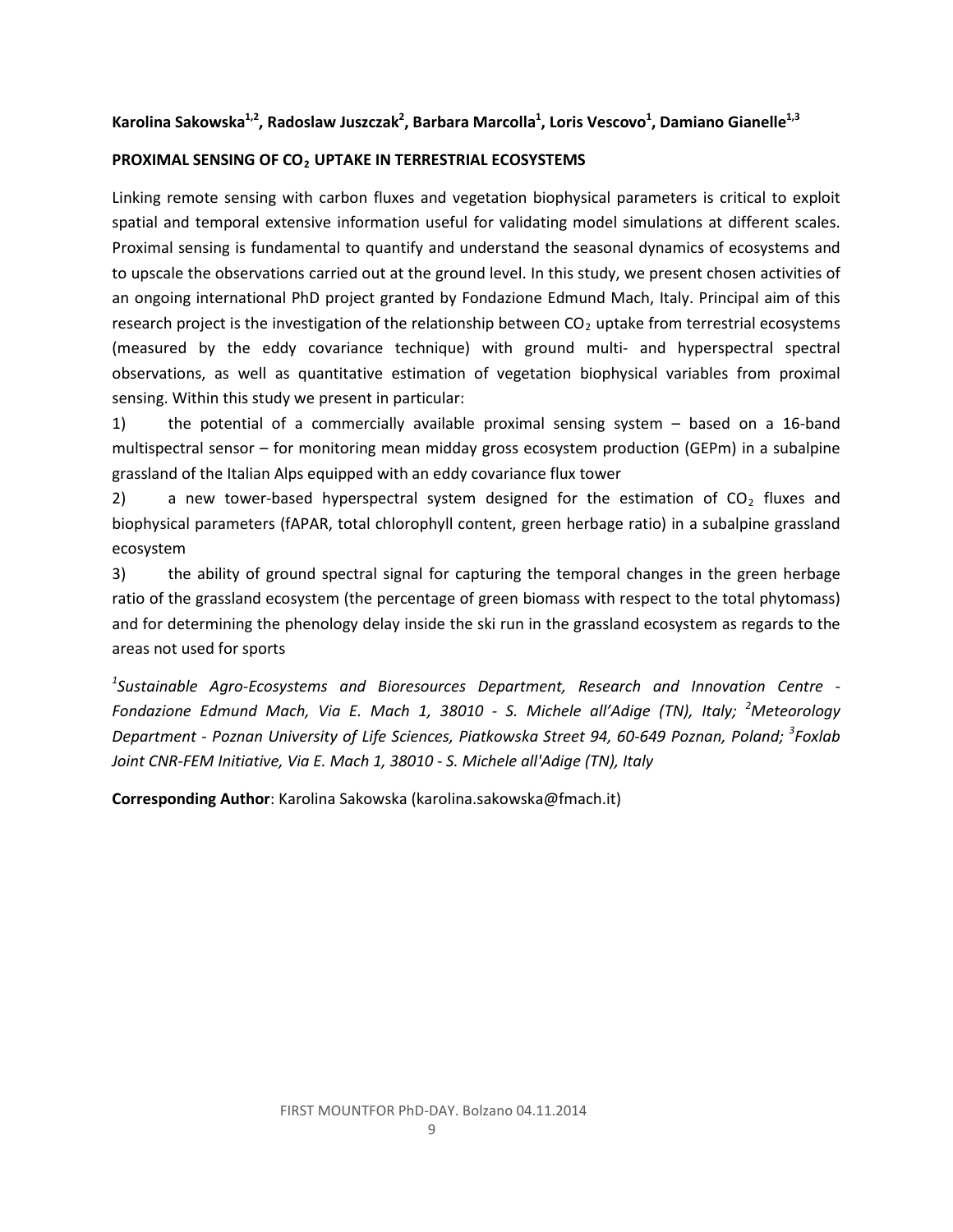#### Matteo Vizzarri<sup>1</sup>, Lorenzo Sallustio<sup>1</sup>, Roberto Tognetti<sup>1,2</sup>, Marco Marchetti<sup>1</sup>

#### **METHODS AND MAPPING TOOLS FOR FOREST ECOSYSTEM SERVICES ASSESSMENT: A CASE STUDY AT REGIONAL LEVEL IN ITALY**

Forests are one of the most important providers of ecosystem services on Earth. Globally, forest ecosystems (i) provide timber and other non-timber products to local communities, (ii) mitigate climate changes, (iii) conserve natural habitats integrity and biodiversity, (iv) protect human settlements against erosion and other abiotic hazards, and (v) preserve spiritual and cultural heritages. In Italy, forests sustain local economies in many fragile environments, such as mountain and countryside ones. However, forest management is increasingly called to face with future climate uncertainties, anthropogenic impacts (i.e. land use changes), and other disturbances (i.e. fires), while maintaining health, resistance and stability of forest ecosystems. Generally, the aim of this study is to propose alternative supporting tools for improving forest services provision in both local and broader management and planning contexts. Accordingly, two alternative methods for assessing and mapping forest ecosystem services – by upscaling the approaches from landscape (process-based) to regional level (scenario-based) – are showed and discussed. The first approach is based on the implementation of a semi-automatic algorithm to map forest ecosystem functions according to the related ecologic features, such as stand parameters (basal area, tree height, tree species composition) and environmental characteristics (aspect, slope, elevation). By the second approach, a large scale scenario model (i.e. InVEST) is implemented at regional scale to map future-oriented land uses and assess forest ecosystem services, according to alternative forest management scenarios. Broadly, results demonstrate that: (i) the integration of forest stand parameters and environmental characteristics provide useful estimations of forest landscape potentialities to provide goods and services; (ii) the ecosystem services mapping reveals that the tradeoffs between services are largely influenced by human-induced interventions, in terms of frequency and intensity; (iii) if integrated, the proposed approaches can be used in other contexts to systematically improve the assessment of ecosystem services from forests, thus enhancing forest sustainability and resilience in forest management and planning. At conclusion, the assessment and mapping of forest ecosystem services at different scales can be suitable to support decision makers towards improving the stability of forests in fragile environments.

*1 Dipartimento di Bioscienze e Territorio, Università degli Studi del Molise, Contrada Fonte Lappone, Pesche, Isernia, 86090, Italy; 2 The EFI Project Centre on Mountain Forests (MOUNTFOR), Edmund Mach Foundation, Via E. Mach 1, San Michele all'Adige, Trento, 38010, Italy*

**Corresponding author**: Matteo Vizzarri (matteo.vizzarri@unimol.it)

FIRST MOUNTFOR PhD-DAY. Bolzano 04.11.2014 10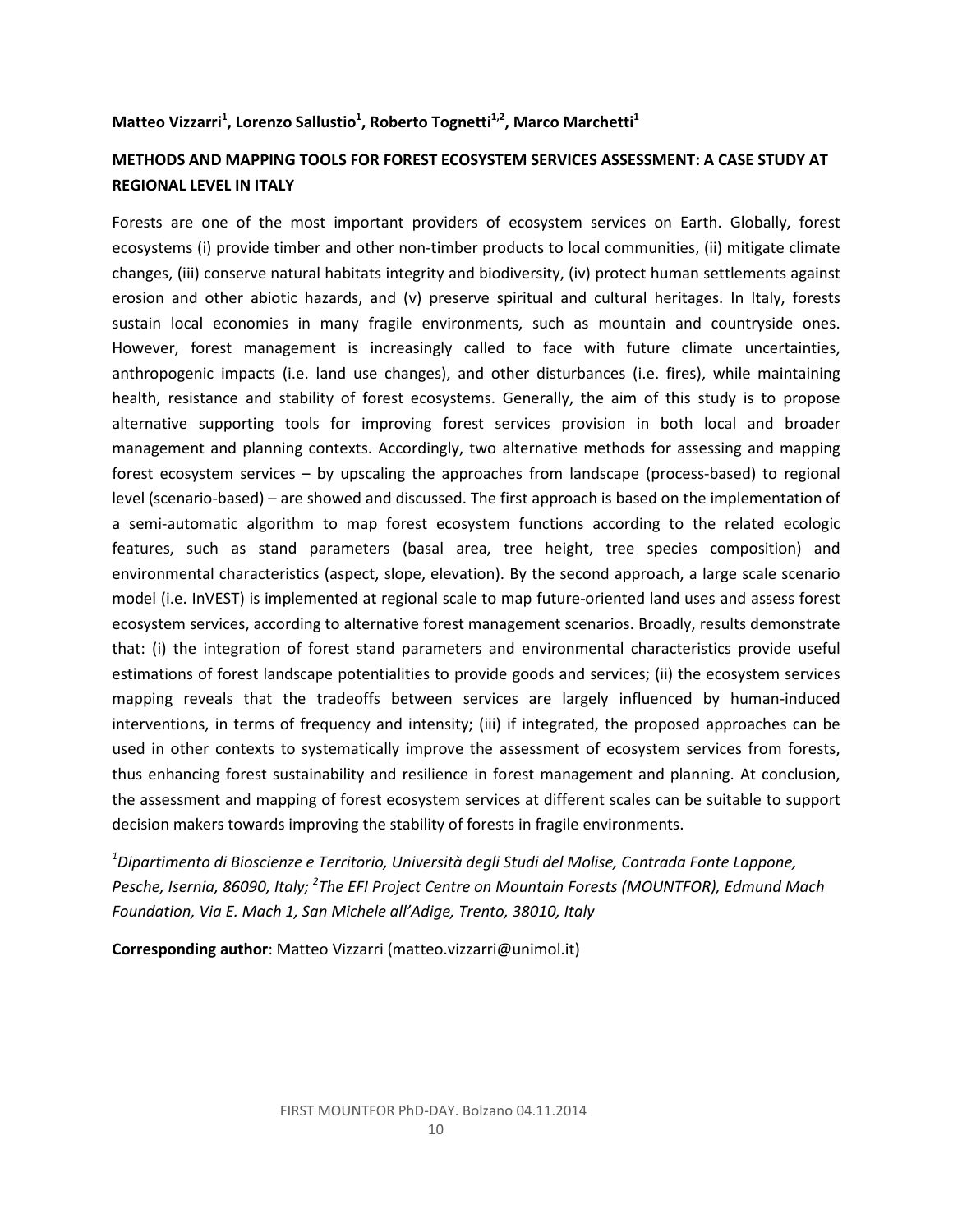#### Irene Criscuoli<sup>1,7</sup>, Giorgio Alberti<sup>2,3</sup>, Silvia Baronti<sup>4</sup>, Filippo Favilli<sup>5</sup>, Cristina Martinez<sup>1,4</sup>, Costanza Calzolari<sup>6</sup>, Emanuela Pusceddu<sup>4</sup>, Cornelia Rumpel<sup>7</sup>, Franco Miglietta<sup>1,4</sup>

#### **CARBON SEQUESTRATION AND FERTILITY AFTER CENTENNIAL TIME SCALE INCORPORATION OF CHARCOAL INTO SOIL**

The addition of pyrogenic carbon (C) in the soil is considered to be a strategy for C sequestration. The PhD project investigates the long term effects of charcoal addition on C sequestration and soil physicochemical properties by studying a series of abandoned charcoal hearths in the Eastern Alps of Italy where charcoal was produced in 1858. This natural setting can be considered to be an analogue of an experimental setting with replications. Carbon sequestration was assessed indirectly by comparing the amount of pyrogenic C present in the hearths (23.3  $\pm$  4.7 kg C m<sup>-2</sup>) with the estimated amount of charcoal that was left on the soil after the carbonization process (29.3  $\pm$  5.1 kg C m<sup>-2</sup>). The latter value could be estimated thanks to historical references, measurements performed on a modern charcoal hearth, laboratory tests, ortophotos and LiDAR data. After taking into account uncertainty associated with parameters' estimation, we concluded that 80  $\pm$  21% of the C added to the soil more than 150 years ago can still be found there and that the overall Mean Residence Time of charcoal is  $650 \pm 139$ years, proving that charcoal is an effective way to sequester C into soil. An overall change in the physical properties (hydrophobicity and bulk density) of charcoal hearth soils was observed compared to control adjacent soils without charcoal, as well as an accumulation of nutrients. The impact of these properties on the plant growth is investigated at the moment.

<sup>1</sup>FoxLab, Forest & Wood Science, Fondazione E.Mach, San Michele all'Adige (Trento), Italy; <sup>2</sup>MountFor *Project Centre, European Forest Institute, San Michele all'Adige (Trento), Italy; <sup>3</sup> Department of Agricultural and Environmental Sciences, University of Udine, Udine, Italy; <sup>4</sup> Institute of Biometeorology, National Research Council, Firenze, Italy; <sup>5</sup> European Academy of Bolzano, Bolzano, Italy; <sup>6</sup> Institute of Research for Hydrogeological Protection, National Research Council, Sesto Fiorentino (FI), Italy; <sup>7</sup> Biogéochimie et écologie des milieux continentaux, CNRS-INRA-ENS-Paris 6, Thiverval-Grignon, France.*

**Corresponding author**: Irene Criscuoli (irene.criscuoli@fmach.it)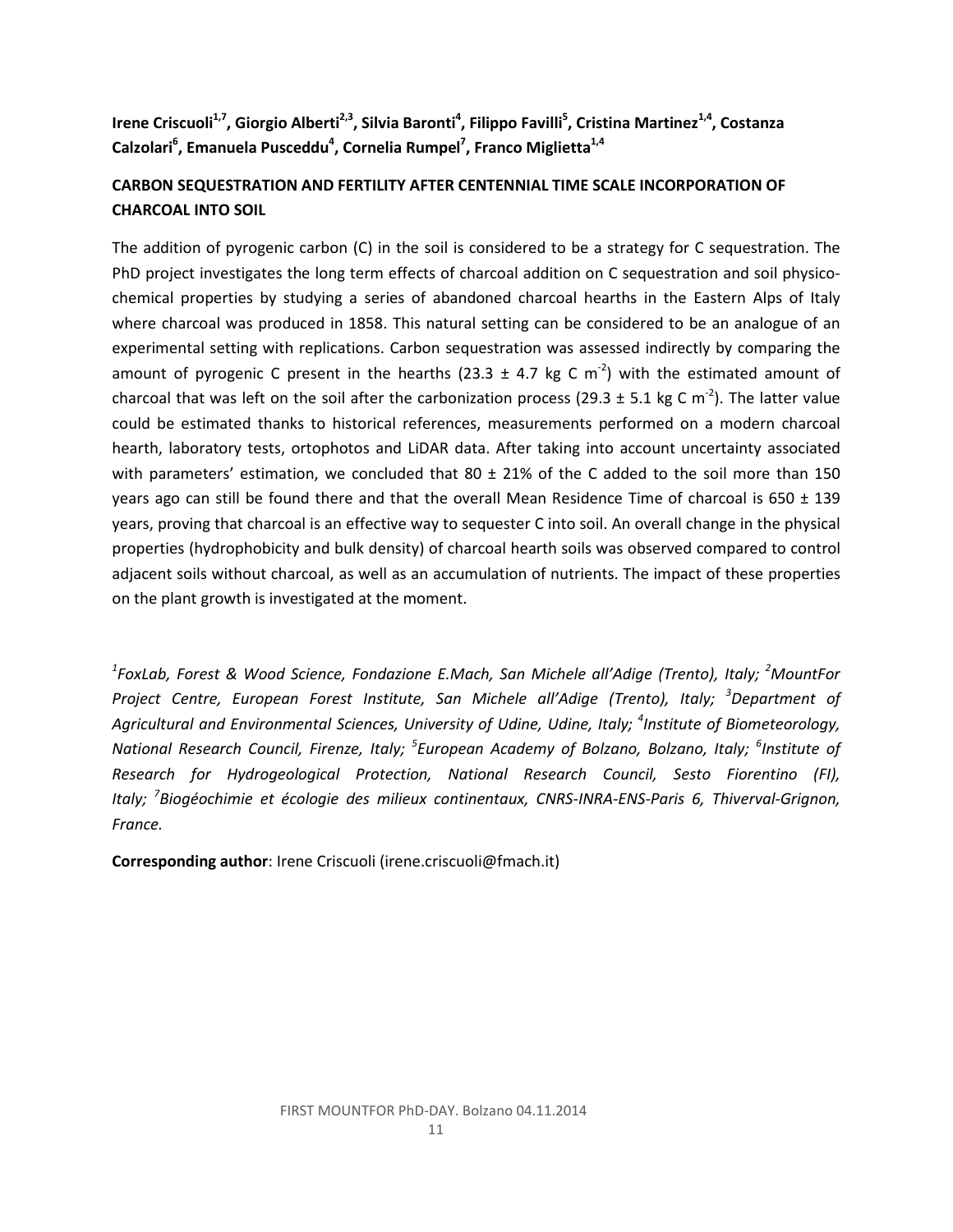#### Maurizio Marchi<sup>1,2</sup>, Cristiano Castaldi<sup>1,3</sup>, Susanna Nocentini<sup>2</sup>, Fulvio Ducci<sup>1</sup>

#### **CLIMATE CHANGES EFFECT ON MARGINAL POPULATION UNDER MEDITERRANEAN ENVIRONMENT: THE CASE OF** *PINUS NIGRA*

*Pinus nigra ssp. nigra* var. italica is naturally distributed only in Abruzzo Region around the small town of Villetta Barrea as an altitudinally marginal and geographically isolated population. Marginal and Peripheral (MaP) forest population, because of its nature of small group of trees living at the edges of species' ecological niche, are a very important resource to be investigated and preserved. Very important are their genetic structure, their adaptability to particular local climate conditions and ecological dynamics, which could play a key role to understand adaptability of forest ecosystems. Anyway, many of them are located in Mediterranean area, a very important basin of biodiversity and they could seriously be endangered by climate change effects. With the aim to study the more likely interactions between the MaP and the effects of Global change, dendrochronology was used to assess the climatic tolerance of the species. From the population of Villetta Barrea, thirty cores were sampled from straight, dominant and old trees, with and increment borer and measured with LINTAB6. Then, after crossdating and standardization, general correlation function and moving correlation functions with a 30 years windows were performed between tree-ring series and climate data. Averaged annual minimum and maximum temperature and total annual precipitation were derived from ClimateEU database and, to consider the whole year, October of the year before the ring formation (t-1) and up to September of the reference year (t) were used as climate input data. Using general correlation function for the whole considered period (1903-2009) black pine demonstrated to be more sensible to temperature factors than precipitations. Positive correlation was found with minimum and maximum temperatures of previous winter (December, February and March) whereas negative correlation was detected with minimum temperatures of current July and September and maximum temperatures of May. Subsequently, moving correlation functions confirmed that, in the recent decades, the population has react mainly to changes in temperatures, especially minimum temperatures of previous October, and maximum of previous December and September. The increased temperature will be one of the major effects of global change and will probably be stronger at high elevations than elsewhere. For that reason, Black pine of Villetta Barrea could need specific in situ adaptive management. At the same time, a selective collection of the seeds and breeding nursery activity will certainly help to preserve the genetic wealth of the MaP of Abruzzo.

**Key Words**: *Pinus nigra*; dendrochronology; climate change; Mediterranean area; Forest Genetic Resources; Marginal and peripheral forest populations

*1 Consiglio per la Ricerca e la sperimentazione in Agricoltura - Forestry Research Centre, V.le S. Margherita 80 - 52100 Arezzo, Italy; <sup>2</sup> Dipartimento di Gestione dei Sistemi Agrari, Alimentari e Forestali - Università degli Studi di Firenze, Via S. Bonaventura, 13 - 50145 Firenze, Italy; <sup>3</sup> Dipartimento per la Innovazione nei sistemi Biologici, Agroalimentari e Forestali - Università degli Studi della Tuscia, Via S. Camillo de Lellis, Viterbo, Italy*

#### **Corresponding author**: Maurizio Marchi (maurizio.marchi@entecra.it)

FIRST MOUNTFOR PhD-DAY. Bolzano 04.11.2014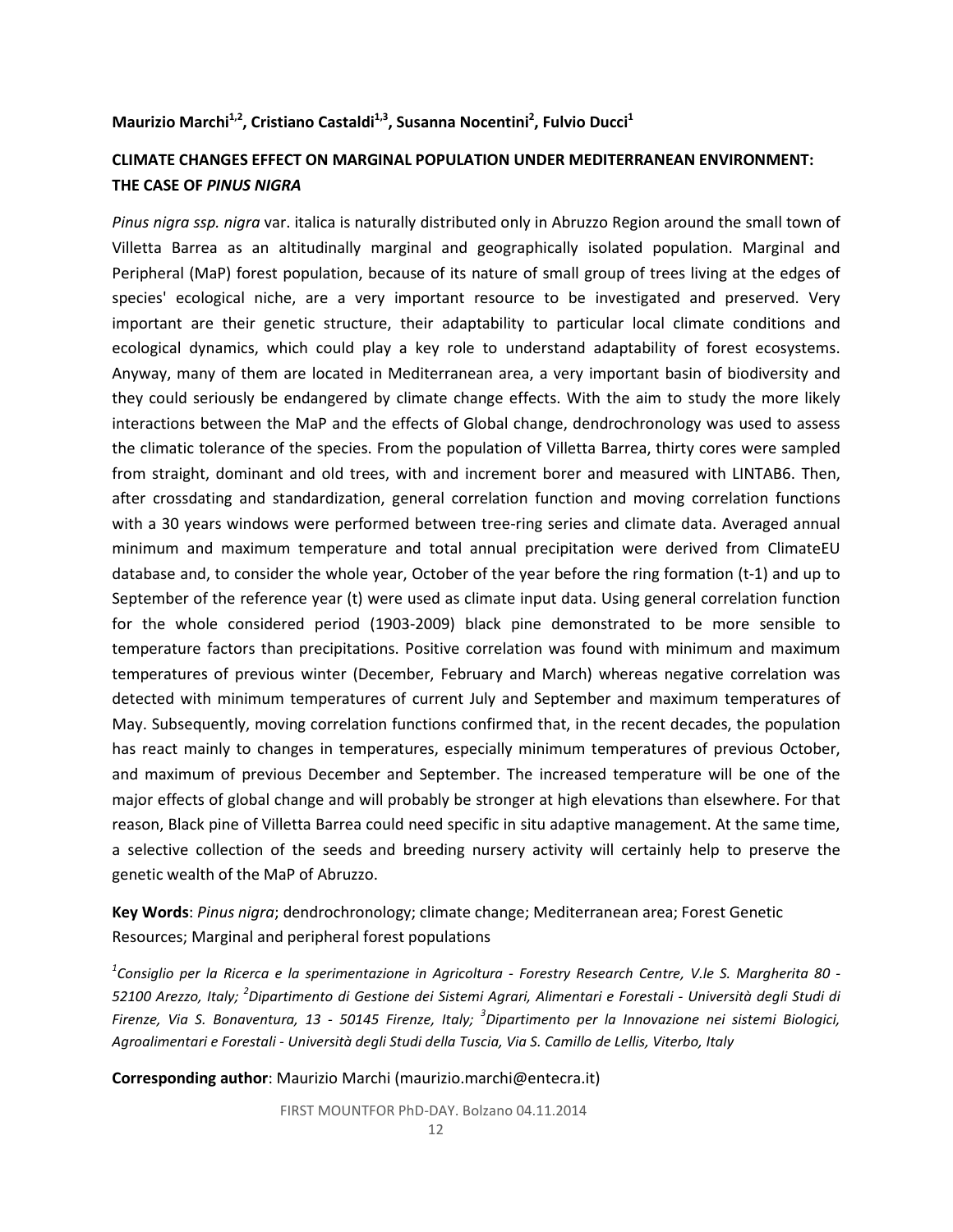#### $M$ artina Boschiero<sup>1</sup>, Markus Kelderer<sup>2</sup>, Stefan Zerbe<sup>1</sup>

#### **BIOENERGY PRODUCTION FROM ORCHARD WOODY RESIDUES – A LCA CASE STUDY IN SOUTH TYROL (N ITALY)**

In Italy, the use of biomass for energetic purposes has increased enormously over the past years, promoted by international and national policies enhancing the production of energy from renewable sources. The alpine Autonomous Province of Bozen-Bolzano (South Tyrol, N Italy) is characterized by intensive apple tree cultivation. Currently, about 37,6 % of the biomass used in the province for production of bioenergy is imported from inter-regional trading, and this share is expected to further increase in the near future owing to growing renewable energy needs. The residual biomass harvestable from the local agronomic sector based on the cultivation of apple (*Malus domestica*) therefore stands out as a promising option able to supply relatively cheap bioenergy feedstock. Orchards require annual and cycling operations (i.e. annual pruning and tree removals at the end of the fruit producing cycle) and produce woody biomass materials such as branches, trunks and rootstocks (apple woody residues, AWRs) on a regular basis, at approximately 46,500 t per year. Pruning residues are, up to now, left on the field for decomposition, whereas the removed plants are used in house-heating facilities or sent landfills or to compost plants.

The goal of this study is to assess the environmental sustainability of using woody agricultural residues as bioenergy feedstock in South Tyrol. We perform a life cycle assessment (LCA) of a hypothetical bioenergy system based on woody residues from apple orchards cultivated in this region. The system boundaries include activities on the field, e.g., the harvesting and chipping of the woody biomass, transport of the feedstock to the energy plant, conversion into heat and power in a combustion plant with an electrical capacity of 1MWel (megawatts electricity). The inventory dataset relies on real field data for the operations of biomass harvesting, chipping and transport, and for the quantification of the amount of available woody biomass. The functional unit used is the amount of bioelectricity produced in 1 year. Different allocation procedures are applied. We quantify the impact in different environmental impact categories like climate change, acidification, fossil depletion and others. The environmental impact from conventional fossil fuel systems are used for comparison. Our results show that production of bioenergy from woody agricultural residues generally performs a lower environmental impact than the reference systems and can be considered more sustainable, although some tradeoffs exist.

**Key Words**: bioenergy, LCA, CHP, agricultural residues, sustainability

*1 Faculty of Science and Technology, Free University of Bozen-Bolzano, piazza Università 5, I-39100 Bolzano, Italy; <sup>2</sup> Laimburg Research Centre for Agriculture and Forestry, Vadena, Laimburg 6, I-39040 Ora (Bz), Italy*

**Corresponding author**: Martina Boschiero (martina.boschiero@natec.unibz.it)

FIRST MOUNTFOR PhD-DAY. Bolzano 04.11.2014 13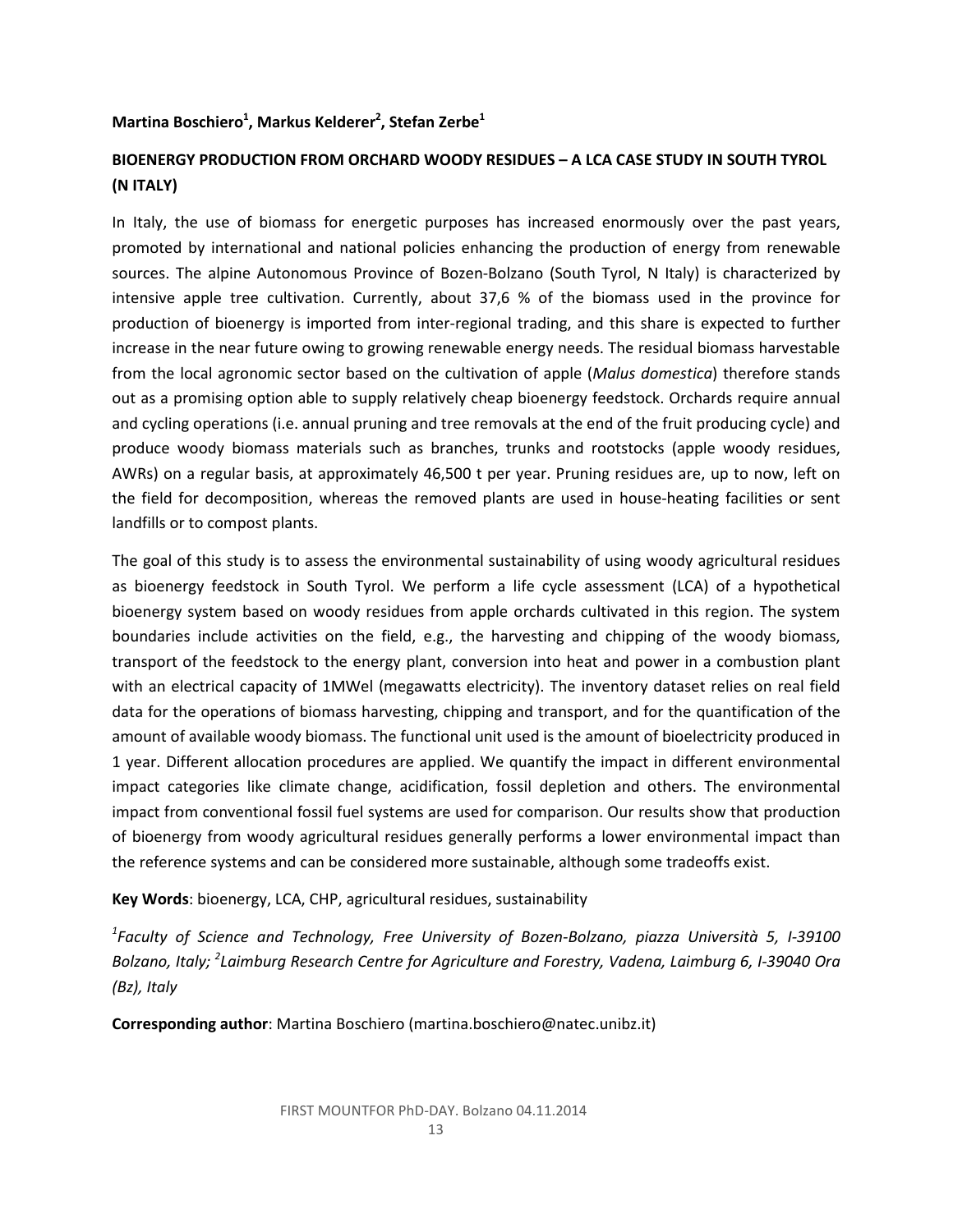#### Gianluca Grilli<sup>1,2</sup> Marco Ciolli<sup>1</sup>, Giulia Garegnani<sup>2</sup>, Alessandro Paletto<sup>3</sup>

#### **A GIS-BASED DECISION SUPPORT SYSTEM FOR BALANCING RENEWABLE ENERGY PRODUCTION AND NATURE CONSERVATION**

The development of renewable energy (RE) is going to increase in the next years. In particular, European countries are particularly committed in enhancing their share of RE production, in order to achieve the targets established by the European Union's climate and energy package (Directive 2009/28/EC). This situation will be extremely beneficial for reducing the dependence on oil fuel but, on the other hand, it will increase the pressure on the ecosystems and the goods and services they provide. In particular, mountain regions may be severely depleted, because of their fragile habitats. Moreover, any decision of natural resources exploitation may be a source of conflict with the local population, that are directly affected by the projects of development. Within this context, it is fundamental to take into consideration the effect of any project on the environment, in order to reduce as much as possible the anthropic pressure on the ecosystems. At the same time, it is also important to involve the stakeholders in the decision-making process, so that each group of interest may express their needs before the decisions are taken. Starting from these considerations, the present phd project is aimed at creating a spatially explicit GIS-based decision support system (DSS) for the renewable energy production. The energy sources considered are solar photovoltaic, hydro-power, wind power and biomass energy with a specific focus on forest biomass. For each energy source, the DSS will be able to take into consideration technical, economic and ecological constrains occurring while planning RE exploitation. Such an analysis shows the most suitable sites where the withdrawal of RE is effective in conserving the multifunctionality of the mountain ecosystems. The procedure will be tested in different case studies in the Alpine space: Triglav National Park (Slovenia), Parco Naturale delle Alpi Marittime and Mis and Maé Valley (Italy), Leiblachtal (Austria). Moreover, stakeholders will be involved in the decision-making. At the beginning, a stakeholder analysis is carried out in each pilot area, so that the most important groups of interest can be identified. Then, the DSS will produce several scenarios of RE development, so that the identified stakeholders have the possibility to undertake a participatory approach, in which they can reach a shared solution for the future RE development. The final result should lead to a solution of RE development, able to supply the local population with the energy they need and, at the same time, effective in maintaining the health of the mountain ecosystems.

*1 Department of Civil, Environmental and Mechanical Engineering, University of Trento, via Mesiano 77, 38123 Trento (Italy); <sup>2</sup> EURAC Research, Institute for renewable Energy (Italy), Drususallee 1, 39100 Bolzano (Italy); <sup>3</sup> Agricultural Research Council, Forest management and planning Unit, p.zza Nicolini 6, Villazzano, Trento (Italy).*

**Corresponding author**: Gianluca Grilli (Gianluca.Grilli@eurac.edu)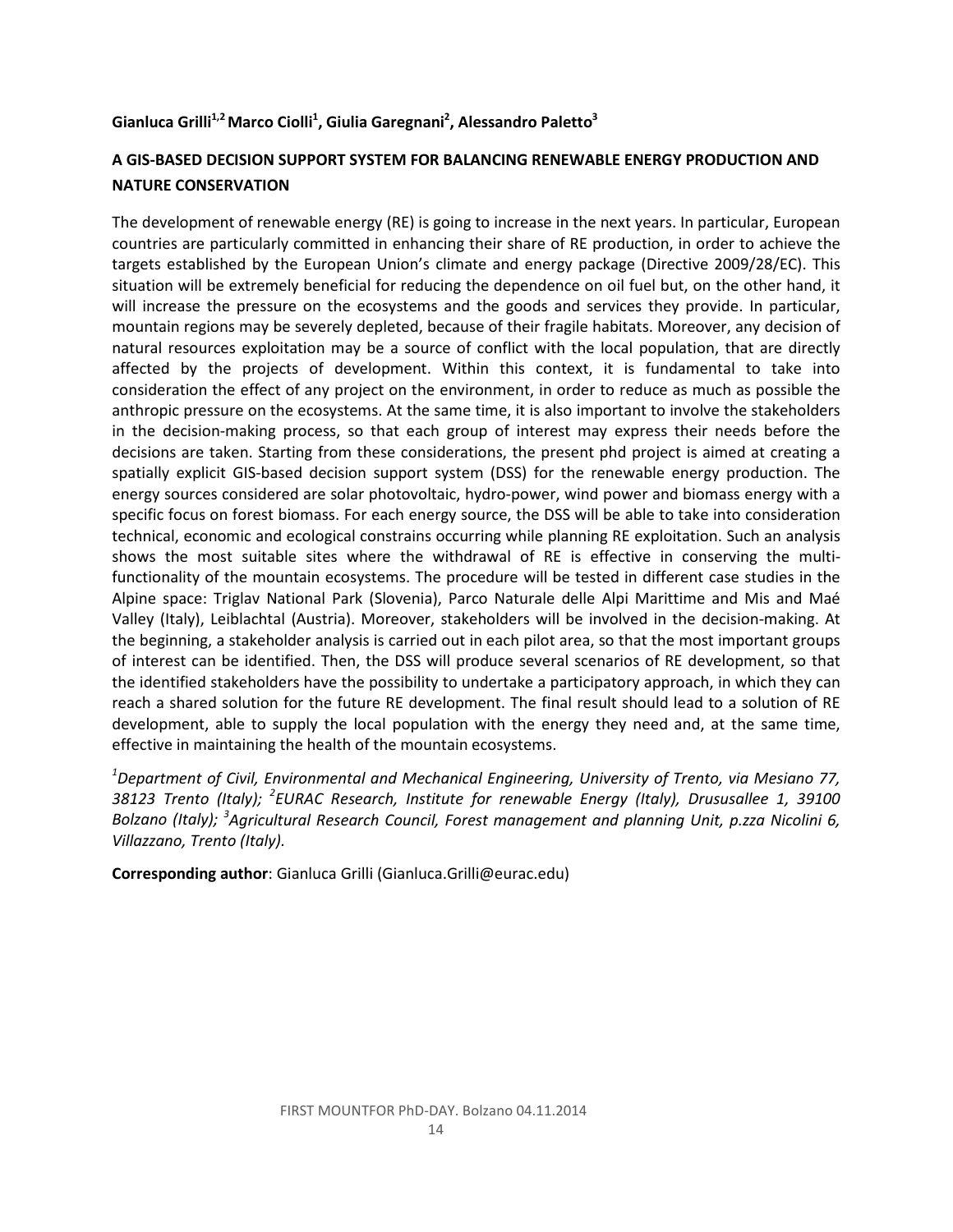#### Natasha Nikodinoska<sup>1,2</sup>, Alessandro Paletto<sup>2</sup>, Sandra Notaro<sup>3</sup>, Michela Mattivi<sup>3</sup>

#### **BIOMASS-BASED ENERGY AT LOCAL SCALE: AN AHP-SWOT ANALYSIS**

As a result of increasing issues related to using fossil fuel energy, interest in biomass-based energy development has grown in the recent decades on national and regional level. Bioenergy is seen as important strategy in order to fulfill energy security mandates and reduce greenhouse gas (GHG) emissions in the near future, especially when adjusted to include its primary stakeholders' opinions and acceptance. This case study provides an analysis of stakeholder perception of biomass-based energy development as a part of the forest-wood-energy chain in an Alpine valley (Sarentino Valley, South Tyrol, Italy). A combined SWOT (Strength, Weakness, Opportunities, and Threats) analysis and AHP (Analytical Hierarchy Process) framework for this purpose was used. Outcomes of a semistructured questionnaire administered to 30 external stakeholders (NGO and associations, Public administrations and Academia) and 20 forest-wood chain actors (forest and farm owners, forest enterprises, sawmills, and district heating plants) were statistically compared. The results show interesting differences between the groups of stakeholders. In particular, the representatives of the academia perceived the use of wood residues from sawmills for bioenergy generation - in addition of the use of forest residues as an important opportunity for energy self-sufficiency of the valley. Public administrations noted that the use of local wood for bioenergy generation was major strength factor. Instead, forest-wood chain actors pointed out the possibility of additional income for the private forest owners as strength of this biomass value chain. NGO members individuated the increasing biomass extraction and negative environmental impacts due to possible upgrading of the district heating systems (into co-generation) as potential threat. Overall, all stakeholder groups are in favour of forest biomass-based energy presence and further development in Sarentino Valley. SWOT-AHP methodology could be useful in the development of potential bioenergy policy and implementation of participatory decision making process in forest-wood-energy supply chain.

**Keywords**: bioenergy, forest-wood chain; sustainability; SWOT analysis, Analytic Hierarchy Process (AHP); Sarentino valley (Italy)

*1 Laboratory of Ecodynamics and Sustainable Development, Department of Science and Technology, Parthenope University of Naples, Italy; <sup>2</sup> Consiglio per la Ricerca e la sperimentazione in Agricoltura – Forest Monitoring and Planning; Research Unit (CRA-MPF), Italy; <sup>3</sup> Department of Economics and Management, University of Trento, Italy.* 

**Corresponding author**: Natasha Nikodinoska (natasha.nikodinoska@uniparthenope.it)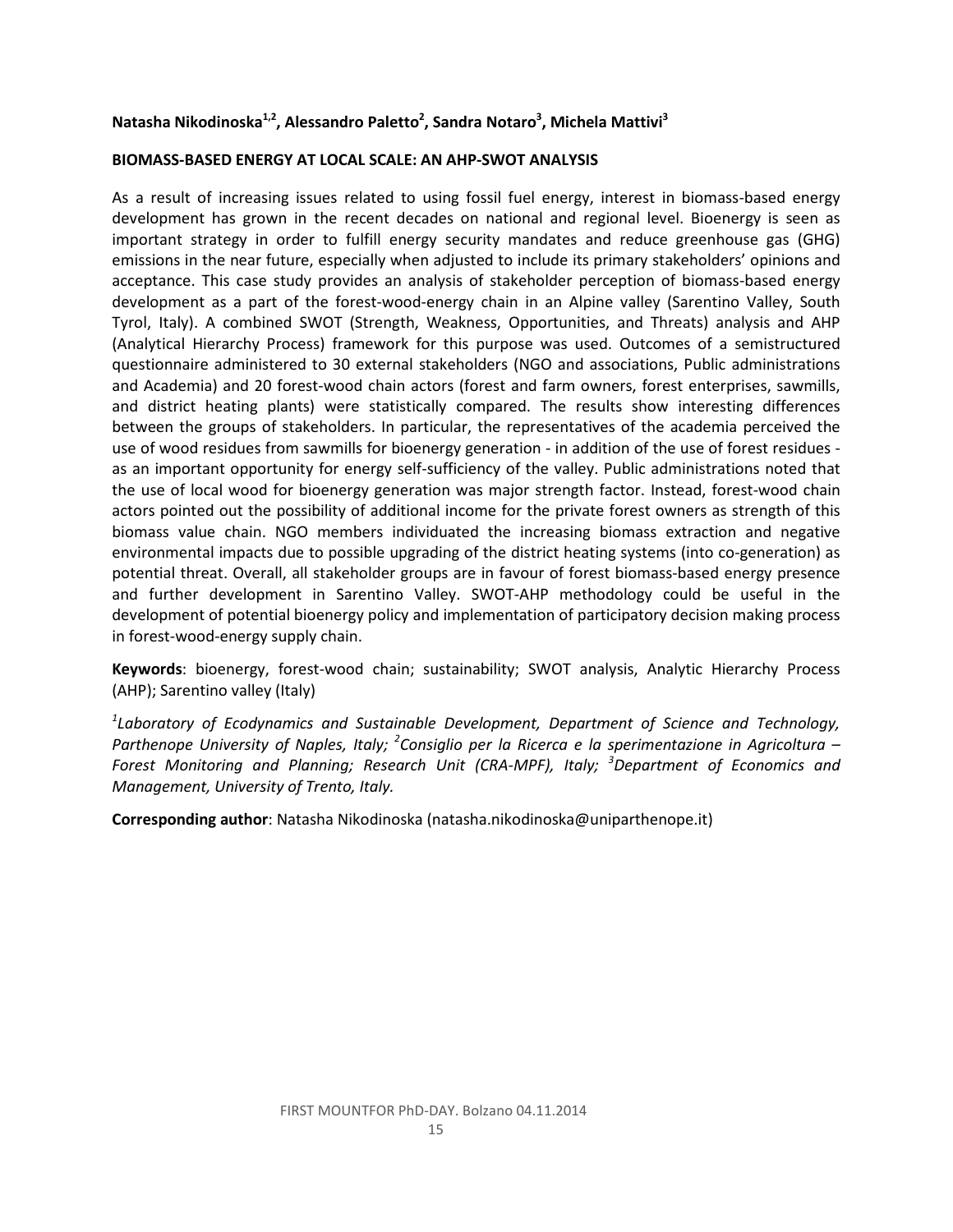#### Francesco Parisi<sup>1</sup>, Fabio Lombardi<sup>2</sup>, Andrea Sciarretta<sup>1</sup>, Alessandro Campanaro<sup>3</sup>, Roberto Tognetti<sup>2,4</sup>, Gherardo Chirici<sup>2</sup>, Marco Marchetti<sup>2</sup>, Pasquale Trematerra<sup>1</sup>

#### **FOREST STRUCTURE, INDICATORS OF NATURALNESS AND SAPROXYLIC FAUNA: A CASE STUDY IN THE "ABETI SOPRANI" SILVER FIR FOREST (MOLISE, ITALY).**

The conservation of biological diversity has become one of the important goals of managing forests in an ecologically sustainable way. The relationships between potential forest structural indicators and biodiversity are not well established. Carefully designed studies are required to test relationships between the presence and abundance of potential indicators and the maintenance of critical ecosystem processes in forests. In this study, forest structure, deadwood amounts and microhabitats occurrence were considered indicators for conservation issues at stand level. We described the stand structural attributes, deadwood characteristics and microhabitats occurrence, evaluating their role on the abundance, distribution and diversity of saproxylic beetle fauna. The study was realized in Central Apennines (Italy), in a silver fir stand that has been unmanaged since several decades. A systematic aligned sampling method was realized on 240 ha, examining 50 plots of 530 square meters each. Data were collected to assess forest structural parameters and deadwood volumes, and the relative abundance of different deadwood components in decay classes. Saproxylic beetles were sampled using window flight traps and emergence traps, with the aim of obtaining data on abundance and species richness at plot level and dead wood level. The heterogeneity in types and frequency of microhabitats, and the link between structure-based indicators and saproxylic species were also analyzed. Geostatistical analyses were conducted in order to highlight the spatial variability of the parameters investigated and the beetle pattern distributions. Results showed how the saproxylic community is influenced by the deadwood amounts, size and decay, but also by the forest complexity and microhabitats presence. Gaps dynamics and natural disturbances had effects on deadwood amounts and microhabitat abundances in this unmanaged forest stand, that were significantly higher than in managed and structurally simplified forest stands. With the aim of describing the complex saproxylic ecological network, the species of beetles were classified according to the type of interactions with wood and other insects and to trophic guilds. The results implied the importance of deadwood traits and microhabitat amounts as monitoring tools for assessing and forest attributes for preserving biodiversity in these forests. New indicators, such as microhabitats, should be implemented in the traditional forest inventory approaches as a measure of nature conservation. Finally, In order to preserve biodiversity, forest management should reproduce certain environmental characteristics of unmanaged forest in managed forests through the conservation of diverse stand structure and species composition, and increasing deadwood amounts.

#### **Keywords**: *Abies alba*, Forest structural features, Deadwood, Microhabitat, Saproxylics

*1 Dipartimento Agricoltura, Ambiente e Alimenti, Università degli Studidel Molise, Via de Sanctis, 86100 Campobasso, Italia; 2 Dipartimento di Bioscienze e Territorio, Università degli Studi del Molise, Contrada Fonte Lappone, 86090 Pesche (Isernia), Italia; 3 Centro Nazionale per lo Studio e la Conservazione della Biodiversità Forestale "Bosco Fontana", Corpo Forestale dello Stato, Via C. Ederle 16/a, 37100 Verona, Italia; 4 The EFI Project Centre on Mountain Forests (MOUNTFOR), Edmund Mach Foundation, 38010 San Michele all'Adige (Trento), Italia.*

#### **Corresponding author**: Francesco Parisi (francesco.parisi@unimol.it)

FIRST MOUNTFOR PhD-DAY. Bolzano 04.11.2014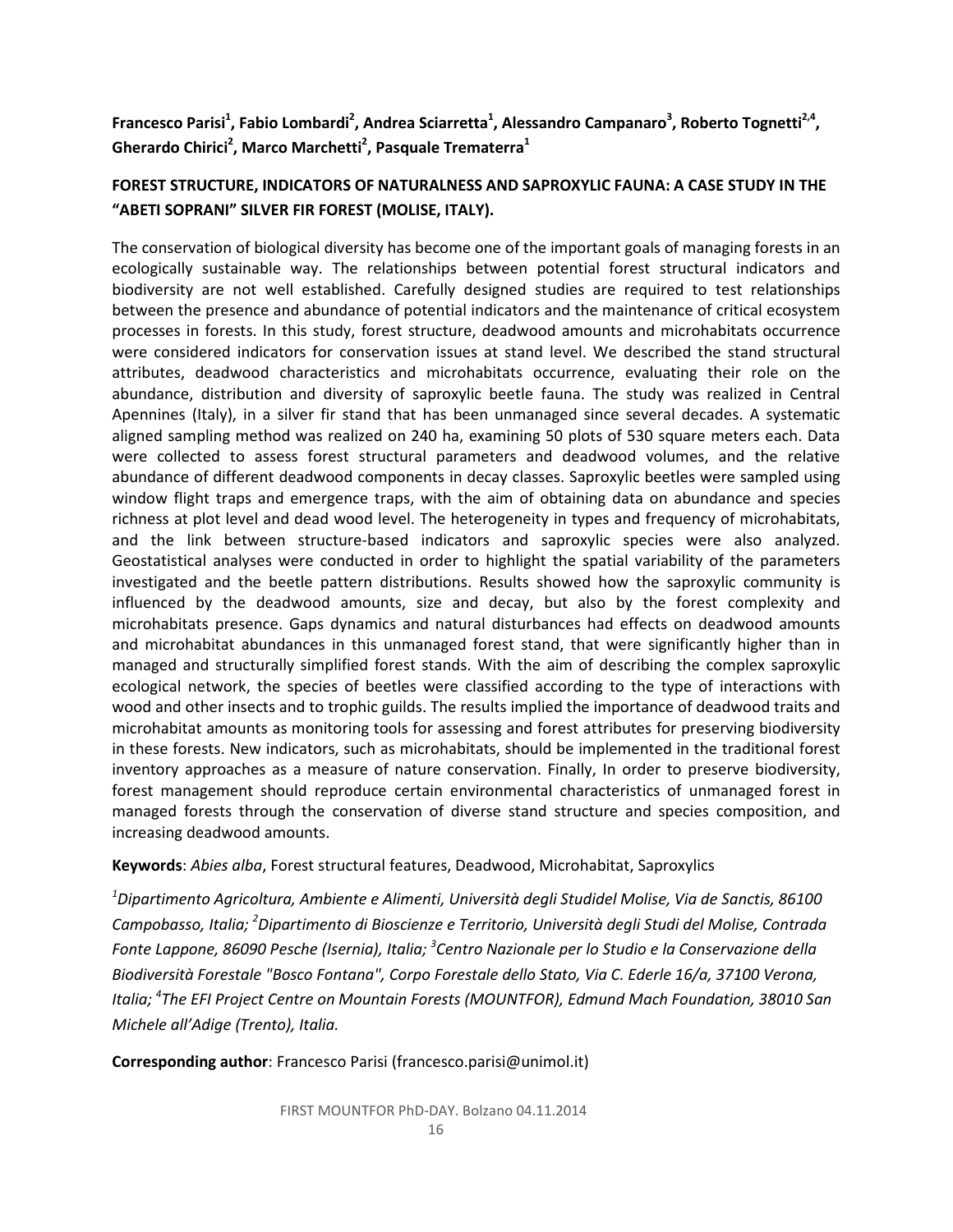#### Antonella Gori<sup>1,3</sup>, Cecilia Brunetti<sup>1</sup>,Giovanni Marino<sup>3</sup>,Massimiliano Tattini<sup>2</sup>, Francesco Ferrini<sup>1</sup>, Mauro **Centritto3**

#### **SECONDARY METABOLISM IN MEDITERRANEAN EVERGREEN SPECIES WITH HIGH TOLERANCE TO OSMOTIC STRESS: WHAT'S THE ROLE FOR THESE PLANTS AS BIOFACTORIES?**

Mediterranean plants face with excess light stress on daily and seasonal basis. Photooxidative stress is particularly severe during the summer season when plants also suffer from high temperature and drought stress. Plants possess an extraordinary number of 'antioxidant defenses' that must cooperate to maintain a ROS level for efficient signaling, but avoiding cell death. Our project explores the relative significance of various components of the antioxidant machinery in three species, widely distributed on the Mediterranean coasts, which differ for their strategy to cope with drought. We examine indeed *Pistacia lentiscus* and *Phillyrea latifolia*, two evergreen sclerophylls that display classical isohydric and anisohydric strategy behavior in response to drought. We also examine the responses of *Cistus incanus* a semi-deciduous species, the drought response strategy of which has not been explored in depth. Our experimental plan consists of physiological and biochemical analyses conducted on both seasonal and daily basis. It is of interest to assess the daily variation of different components of the antioxidant defense network: (1) antioxidant enzymes undergo marked daily variation, and their activity is severely depressed under high light conditions (exacerbated by the drought-induced reduction in the usage of radiant energy to photosynthesis) and high temperature (2) carotenoids, which also vary much during the day, are however more stable to high temperature (3) phenylpropanoids that are more stable to drastic variations in environmental conditions. The choice of the three species also depends on their relative phenylpropanoid composition. *P. lentiscus* displays a very low 'phenylpropanoid plasticity', as more than 95% of the whole phenylpropanoid spectrum consists of hydrolysable tannins (galloyl derivatives), whereas flavonoids are often at trace level. *P. latifolia* has a phenylpropanoid composition to respond promptly to changes in environmental conditions, as hydroxycinnamates occur together with mono and dihydroflavones (apigenin and luteolin) and flavonols (kaempferol and quercetin). *Cistus incanus* is an interesting study case, as the species display a wide range of phenylpropanoids, ranging from ellagitannins (hydrolysable tannins) together with at least 16 flavonoids with different glycosylation pattern, mostly quercetin and myricetin skeleton. The concentration of phenylpropanoids is particularly high in *P. lentiscus* and *C. incanus* ranging from 20-25% of lead dry matter. Then *P. lentiscus* and *C. icanus* will be assessed as source of bioactive compounds. Relevant compounds will be isolated (preparative HPLC) and fully characterized through HPLC/MS-MS and NMR. Compounds will be preliminary evaluated for their antioxidant activity using electron spin resonance spectroscopy. Most promising metabolites will be further evaluated for their ability to behave as signaling molecules, the most important function they play in humans. There is a close link between the antioxidant potential and the ability of polyphenols to interact with proteins that regulate cell growth and differentiation. Such analyses will be conducted in collaboration with the Department of Molecular Medicine and Development at University of Siena, where it will be possible to explore the ex vivo activity of our individual molecules. In detail we will investigate their role as: (1) protective agents of a cholesterol receptor (SR-B1), important for the defense of the cutaneous tissue against cigarette smoking damages; (2) inhibitiors of the parisited derived antigen PfEMP1, a virulence factor of the human malaria; (3) antispasmogenic agents of gastrointestinal and vascular smooth muscles, for the prevention of tissues from ischemia-reperfusion injury.

*1 Department of Plant, Soil and Environmental Sciences, University of Florence, Sesto Fiorentino (FI), Italy; 2 The National Research Council of Italy (CNR), Department of Biology, Agriculture and Food* 

FIRST MOUNTFOR PhD-DAY. Bolzano 04.11.2014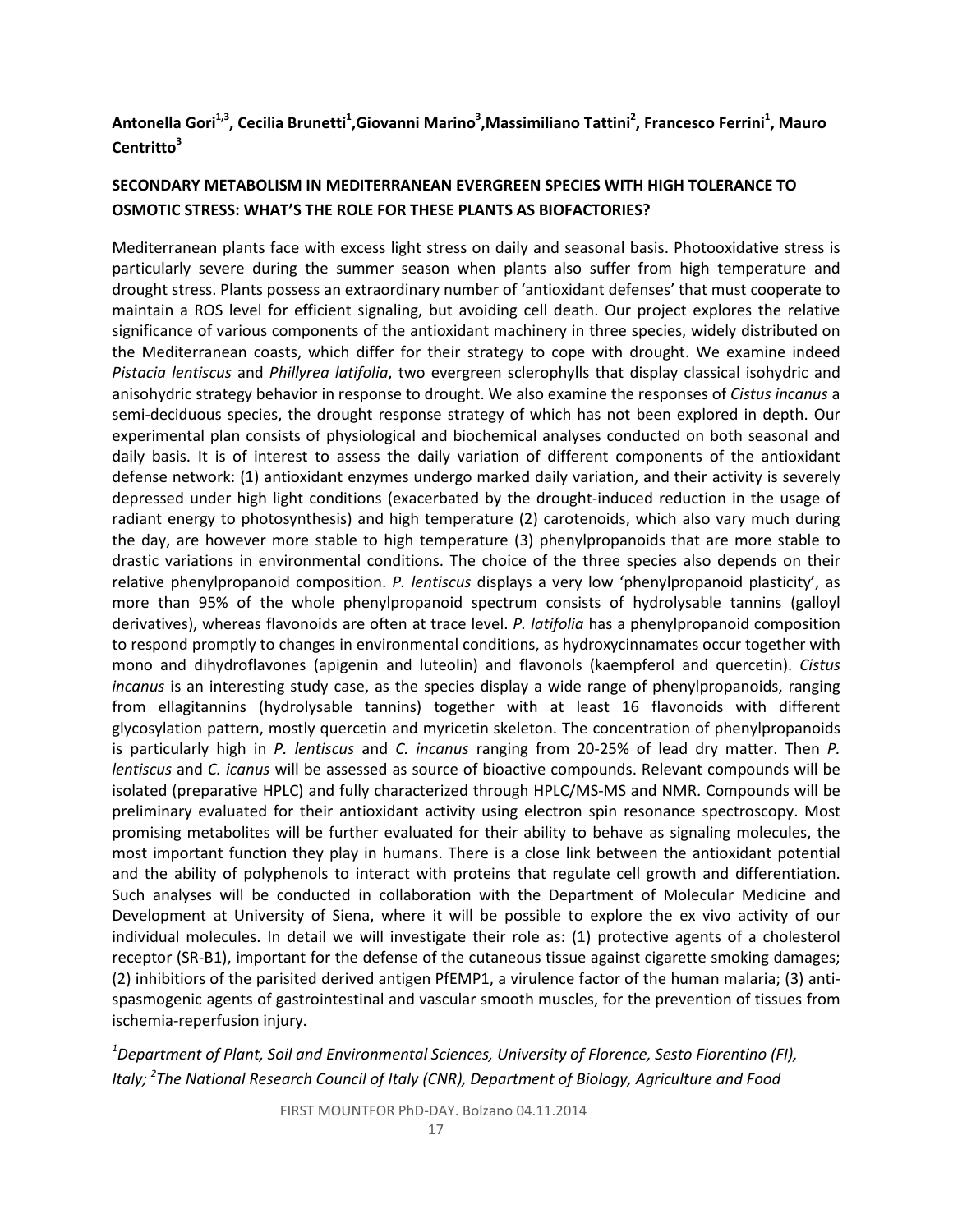*Sciences, Institute for Sustainable Plant Protection*, *Sesto Fiorentino (FI), Italy;* <sup>3</sup> *The National Research Council of Italy (CNR), Department of Biology, Agriculture and Food Sciences, Trees and Timber Institute (IVALSA) Sesto Fiorentino (FI), Italy;*

**Corresponding author**: Antonella Gori (antonella.gori216@gmail.com)

FIRST MOUNTFOR PhD-DAY. Bolzano 04.11.2014 18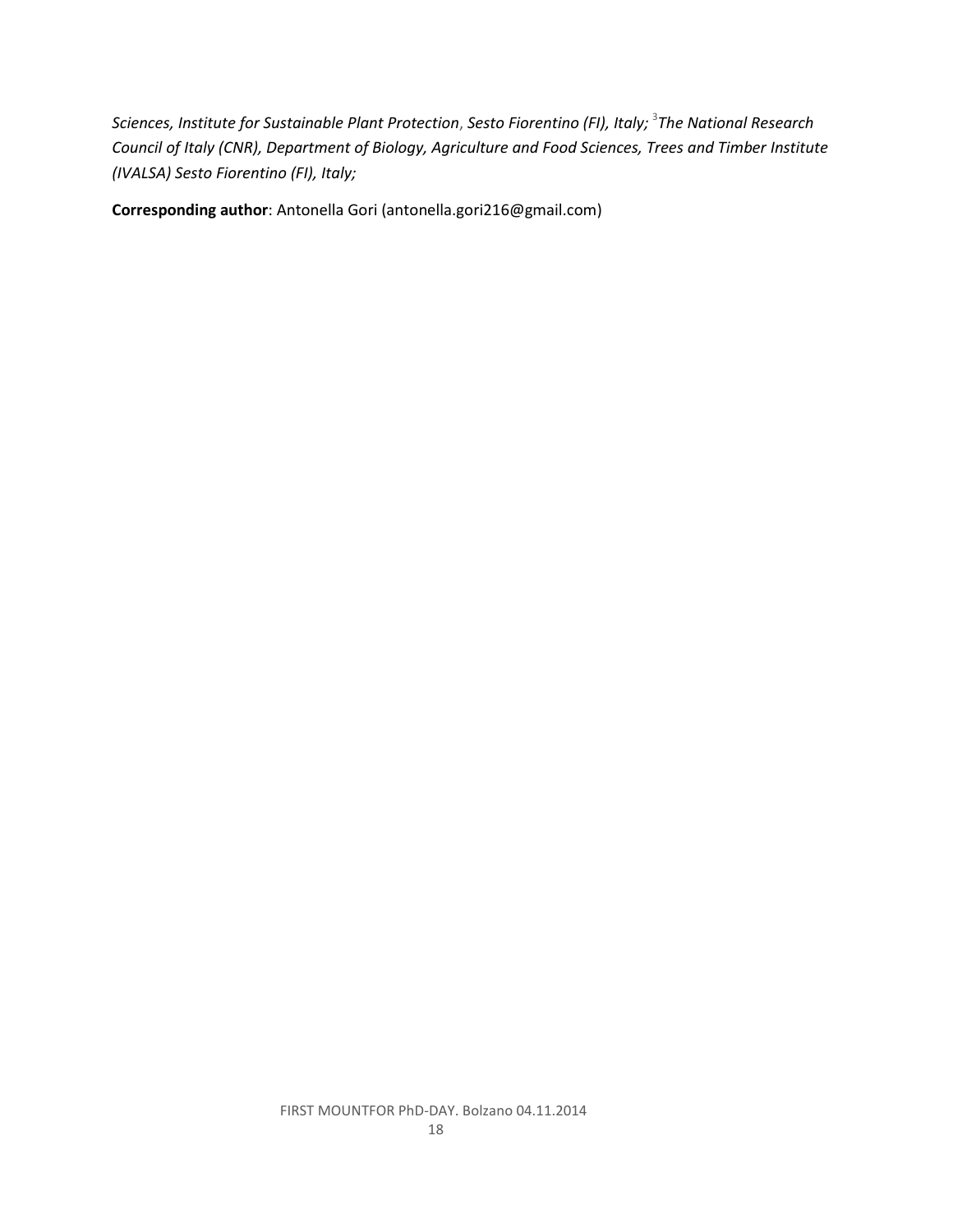# POSTER SESSION

FIRST MOUNTFOR PhD-DAY. Bolzano 04.11.2014 19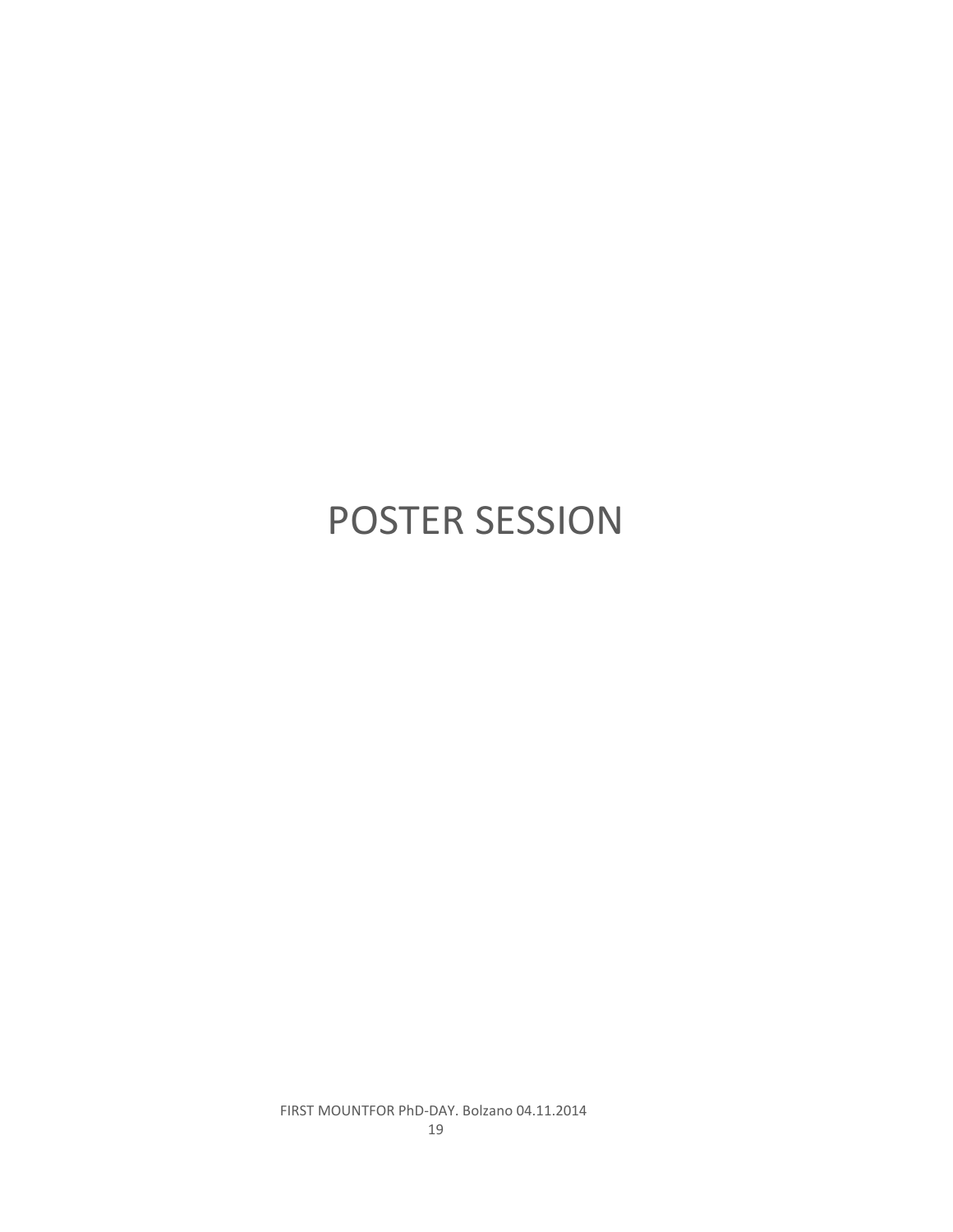#### Alice Angelini<sup>1</sup>, Luigi Portoghesi<sup>1</sup>, Piermaria Corona<sup>2</sup>

#### **MANAGEMENT OF UNDERSTORY LIGHT FOR CONTROLLING REGENERATION DYNAMICS**

Alpine forests represent a precious resource and a social heritage of the Italian and European landscapes. The numerous socio-economic, political, and climatic developments occurred in the last decades, have radically changed the role and the functions fulfilled by these forested areas, sometimes compromising the ecosystems stability. New sustainable silvicultural strategies for managing forest ecosystems are being developed also using new concepts from the complexity science to foster the enhancement of biodiversity, resilience and resistance of stands and ensuring the availability of a variety of ecosystem services. Most of the recent proposals, aimed to get multi-aged, mixed forests with heterogeneous structure and temporal continuity of natural regeneration of trees. Transition from theory to practice can be achieved by different silvicultural systems referable to general categories such as partial cuttings or variable retention cuttings that emulate natural disturbance regimes, modifying overstory cover and creating spatially differentiated microclimate conditions within the stand, particularly in terms of understory light availability. Being understory light availability a key factor in driving and controlling dynamics, especially for the establishment, growth and survival of regeneration, a better understanding of how to control it by manipulation of the spatial arrangement of forest canopy structure is fundamental for silviculturists to select which and how many trees to cut. Modelling light beneath forest canopies could be a valid supports to explore a wide range of silvicultural strategies on light distribution and regeneration establishment, but the large data requirements and the restricted field of application often limit the use. The present contribute expects to improve the current knowledge concerning the processes (competition and growth) involved in the natural regeneration of silver fir (*Abies alba*) and Norway spruce (*Picea excelsa*), paying specific attention on the relationship between established regeneration growth and understory radiation conditions and taking into account the influence of stand structural attributes, readily available from field data, on understory light availability.

**Keywords:** understory light, regeneration, forest management, silver fir, Norway spruce

<sup>1</sup> University of Tuscia – Department for Innovation in Biological, Agro-food and Forest systems (DIBAF), Viterbo, *Italy; ² Agricoltural Research Council, Forestry Research Centre (CRA-SEL), Arezzo, Italy*

**Corrisponding author**: Alice Angelini (aliceangelini@hotmail.it)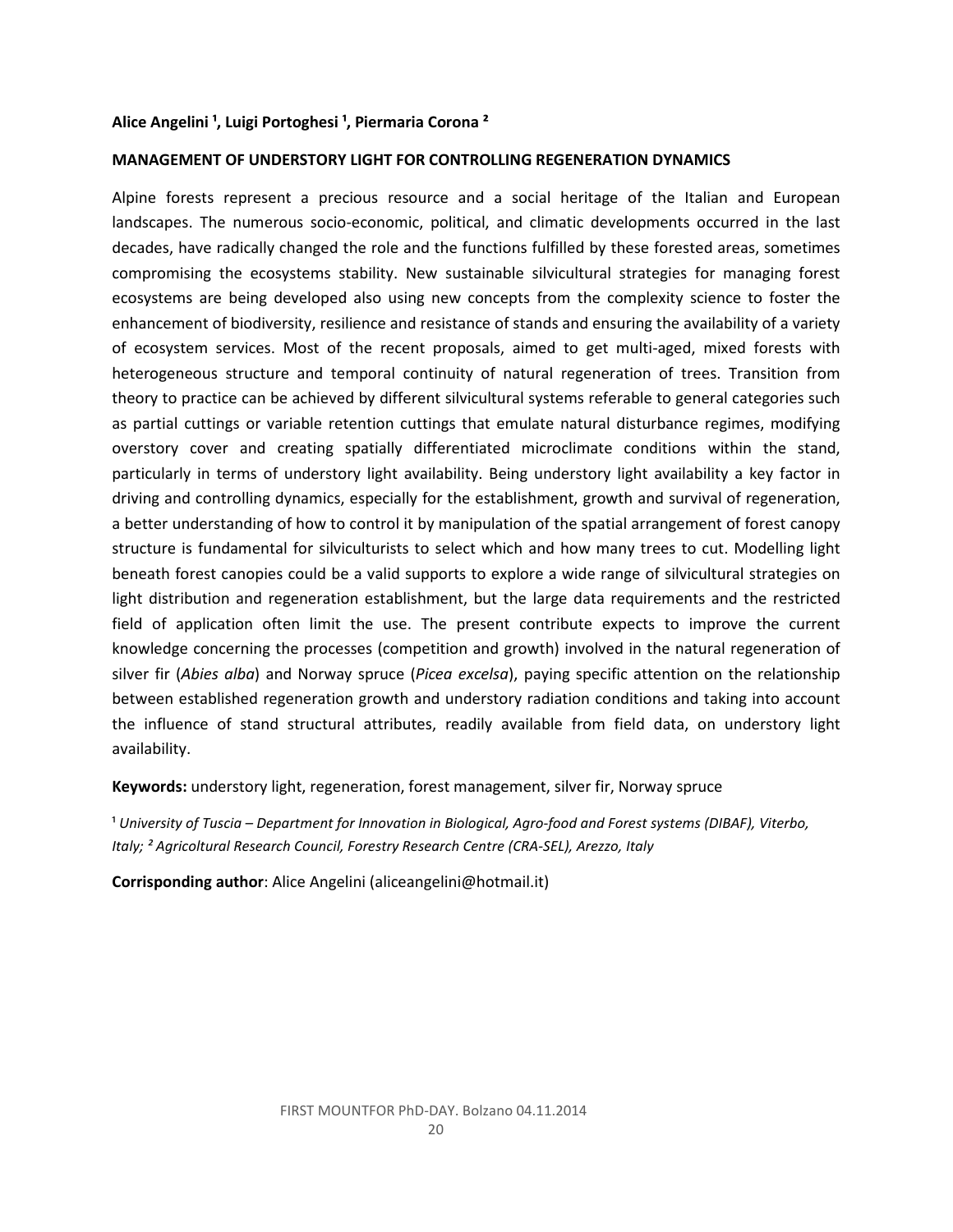#### Serena Antonucci<sup>1,2</sup>, Sergio Rossi<sup>2</sup>, Annie Deslauriers<sup>2</sup>, Roberto Tognetti<sup>1,3</sup>, Fabio Lombardi<sup>1</sup>

#### **COMPARING BUD PHENOLOGY WITH XYLEM DEVELOPMENT ON TWO CONIFER SPECIES IN BOREAL FOREST**

A comparison of the phenology of the apical and lateral meristems could add new clues in order to understand mechanism of the growth dynamic in conifers. This study investigated six phases of bud phenology and analyzed xylem development in two boreal species in the Monts-Valin National Park (QC, Canada). Primary and secondary growth were monitored weekly from May to September during the growing seasons 2010-2014 in balsam fir (*Abies balsamea* Mill.) and black spruce (*Picea mariana* Mill.). Three trees per species were randomly selected in two sites between the healthy dominants or codominants individuals. Two north-facing and two south-facing branches per tree were selected in the bottom part of canopy. In each branch, the phases of bud break were recorded observing the terminal bud of the main stem with the naked eye to determine the different stage. Wood microcores (2 mm in diameter) were collected on the stem using Trephor. Microcores were dehydrated in ethanol and Dlimonene. Transverse sections of 7  $\mu$ m thickness were cut from the samples with rotary microtomes, stained with cresyl violet acetate and examined under bright-field and polarized light to differentiate the developing and mature xylem cells. In each sample, cells in the cambial zone, as well as cells in the radial enlargement, secondary cell wall thickening and mature phases were counted along three radial rows. All data were computed in days of the year (DOY). Species considered showed different timing in bud development phases, while in xylem differentiation not different dates occurred. However, within each species first phase of bud development occurred in same days of first phase of xylem differentiation, and there showed a strong correlation between these two phases. Know that phases of beginning of bud break and first phases of xylem differentiation occurred in same days and are correlated, will allow in future studies to know the different phases of secondary meristems only watch the phases of apical meristems, without invasive practices on stem.

*<sup>1</sup> Dipartimento di Bioscienze e Territorio, Università degli Studi del Molise, C.da Fonte Lappone, Pesche (IS), Italy; 2 Départment des Sciences Fondamentales, Université du Québec a Chicoutimi, 555 Boulevard de l'Université, Chicoutimi (QC), G7HSB1, Canada* 

**Corrisponding author**: Serena Antonucci (s.antonucci1@studenti.unimol.it)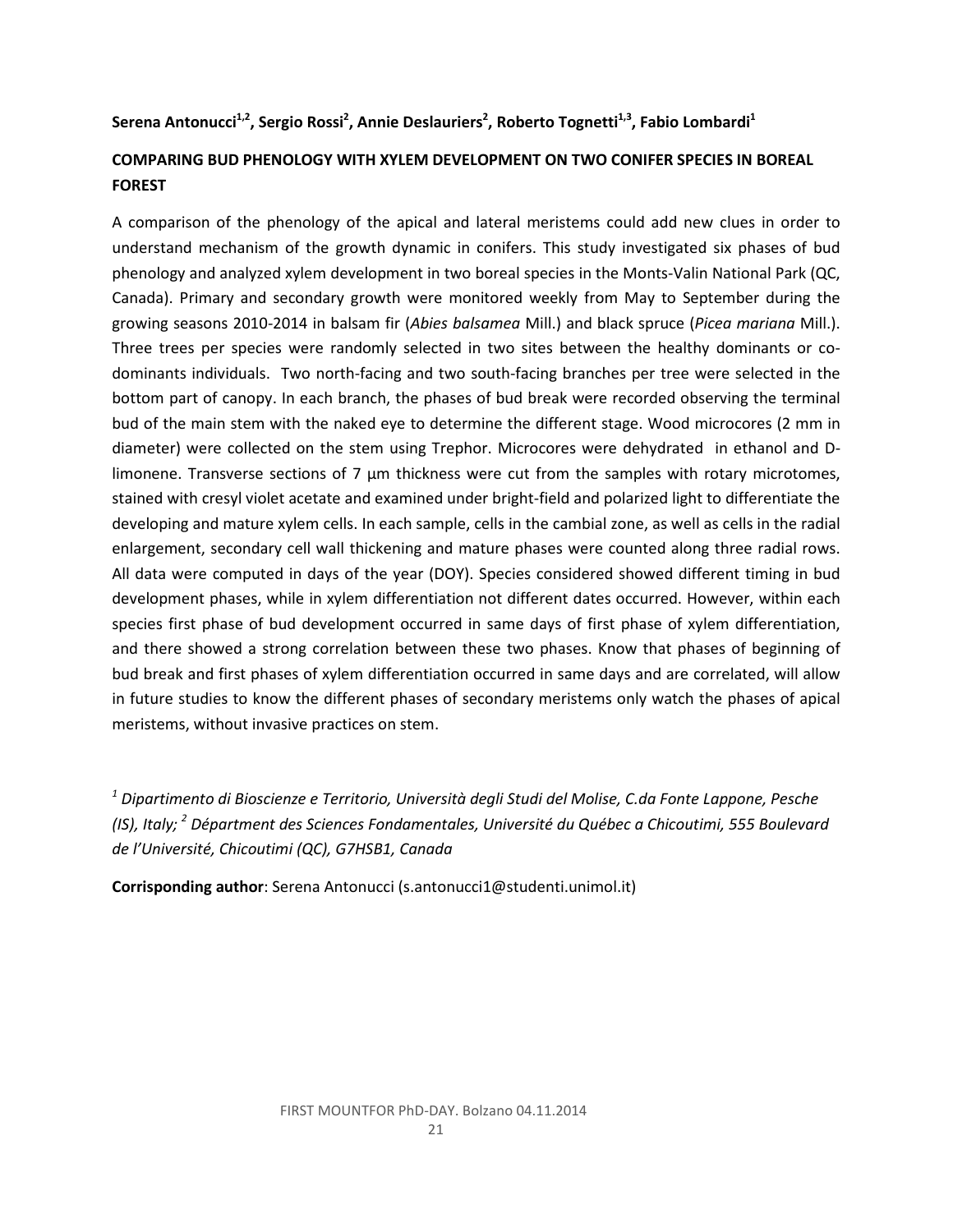#### Carotenuto Federico<sup>1</sup>, Gioli Beniamino<sup>2</sup>, Gualtieri Giovanni<sup>2</sup>, Miglietta Franco<sup>1,2</sup>

#### **VALIDATION OF WRF-ARW MODEL FOR FUTURE BIOGENIC PARTICLES DISPERSION STUDIES: A COMPARISON WITH HIGH-RESOLUTION AIRCRAFT DATA**

Forested areas are a source for a wide array of biogenic particles, some of which have ice nucleation capabilities and, therefore, may potentially influence precipitation patterns. There are still no certainties about their effective abundance in the atmosphere and, therefore, their actual impact on atmospheric ice nucleation: in this context it becomes greatly important being able to simulate their dispersion in and above the PBL, but reliable tools are needed for the task. The WRF-ARW is the most widely utilized weather model with a huge user base and outstanding flexibility (being applicable to scales ranging from large eddy simulations to the whole globe). WRF-ARW output fields are also widely used as inputs of dispersion models either of passive scalars or particulate matter: for such applications it becomes of paramount importance a validation of the simulated wind-field (along with air temperature). These outputs depend strongly on model configuration and especially on chosen parameterizations and initial and boundary conditions. While for the former a certain literature exists, for the latter, instead, there are not many works done in comparing model forcings. Moreover all the papers employ punctual ground measurements as references with a certain loss in spatial resolution. The aim of the present work is not only to conduct a sensitivity analysis of WRF-ARW to different initial and boundary conditions, but also to validate the results against a spatialized highly-resolved airborne dataset obtained by an aircraft-carried wind and turbulence probe (Mobile Flux Platform). Multiple WRF-ARW simulations had been run over different intensive observation periods (IOPs) were aircraft data were available employing different initial and boundary conditions (ERA-Interim and CFSR data). The IOPs span all the seasonal variability and are flown across different terrains including coastal, flat and elevated environments . Outputs from the simulations are compared to the airborne dataset after an optimization-based spatial matching: results show that WRF-ARW is generally well capable of simulating wind speed and air temperature across the whole domain. Differences between the initial forcings are mainly visible when different data subsets are analyzed, but the analysis show a coherent behavior of the two datasets. The finding of an appropriate statistic for the evaluation of wind direction matching between model and aircraft is still problematic, but the first results suggest that the model is also able to assess domain-wide wind direction to a reasonable degree, increasing the confidence in using WRF-ARW outputs for simulating atmospheric dispersion.

*1 Foxlab, Joint CNR-FEM Initiative, Via E. Mach 1, 38010 San Michele all'Adige, Italy; <sup>2</sup> National Research Council - Institute of Biometeorology (CNR-IBIMET), Via G.Caproni, 50154 Firenze, Italy*

**Corrisponding author**: Federico Carotenuto (Federico.carotenuto@fmach.it)

FIRST MOUNTFOR PhD-DAY. Bolzano 04.11.2014 <u>22</u> and 22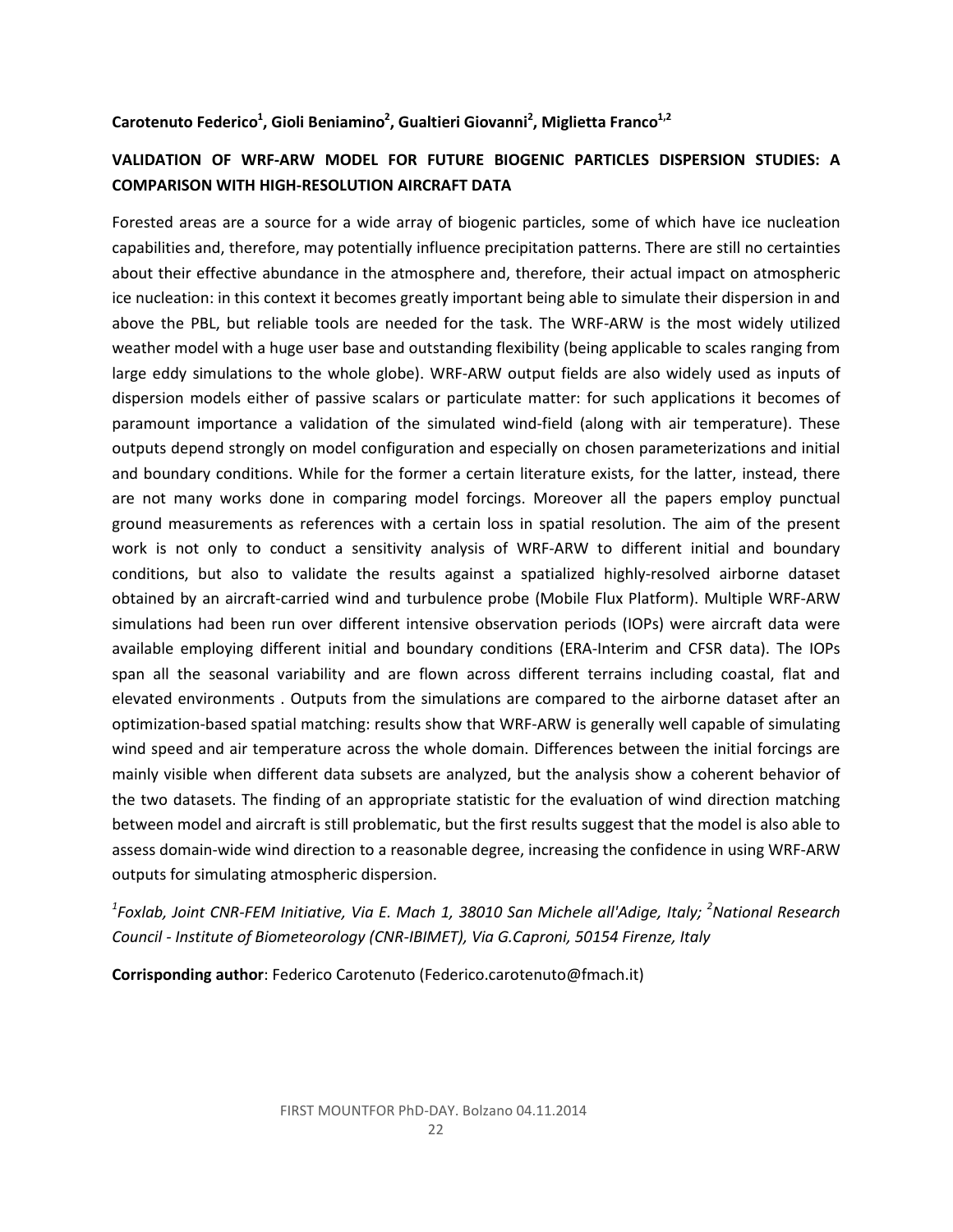#### **Cristiano Castaldi1,2, Maurizio Marchi <sup>2</sup> , Piermaria Corona <sup>2</sup> , Fulvio Ducci2**

#### **RESULTS OF INTERNATIONAL COMPARATIVE TRIALS OF MEDITERRANEAN PINES (***P. HALEPENSIS* **AND**  *P. PINASTER***) AFTER 57 YEARS OF EXPERIMENTATIONS**

*Pinus halepensis* and *Pinus pinaster* are Mediterranean conifers scattered distributed around Mediterranean basin. Many different trials were made around Europe especially with the "IUFRO 2.02.13 Breeding and Improvement of Mediterranean Conifers". The provenance test of Cecina was established in 1956 with a 2.5 x 2.5 m planting pattern and an experimental design of randomized blocks. In total, 5 *p. halepensis* provenances and 10 *p. pinaster* provenances were tested. Aim of this study is to measure performances of Mediterranean provenances to support forest management activities in Mediterranean forest, especially in population used to contrast seaside erosion and reforestation activities. To asses interaction between provenances and environment, diameter at 1,30 m and height of each tree were measured and used to calculate volumes and average increment using INFC2005 formula. To evaluate phenological traits and to add more information for Principal Component Analysis, scores for basal deformation, sinuosity of the stem, inclination of the branches and inclination of the stem were given. For Aleppo pine, Italian provenances demonstrate to be more productive than others with an average increment of 6.86 m<sup>3</sup>/ha for the Terni provenance and 5.83 m<sup>3</sup>/ha for the Taranto provenance. PCA separated Italian provenances from each other and also from others provenances, especially for basal deformation and sinuosity of the stem. For maritime pine, Spanish and Algerian provenances had better results with respectively 7.91 m<sup>3</sup>/ha and 7.60 m<sup>3</sup>/ha. PCA grouped Algerian and Spanish provenances together and main differences were in branches inclination and stem volume. As reported in many studies, in Mediterranean area many differences are present in Aleppo and maritime pine's provenance and a network of common gardens must be encouraged to create an useful tool for sharing experiences across the whole basin area.

*<sup>1</sup> University of Tuscia - Department for Innovation in Biological, Agro-food and Forest systems (DIBAF), Viterbo, Italy; 2 Consiglio per la ricerca e la sperimentazione in agricoltura, Forestry Research Centre (CRA-SEL), Arezzo, Italy*

**Corrisponding author**: Cristiano Castaldi (cristiano.castaldi@entecra.it)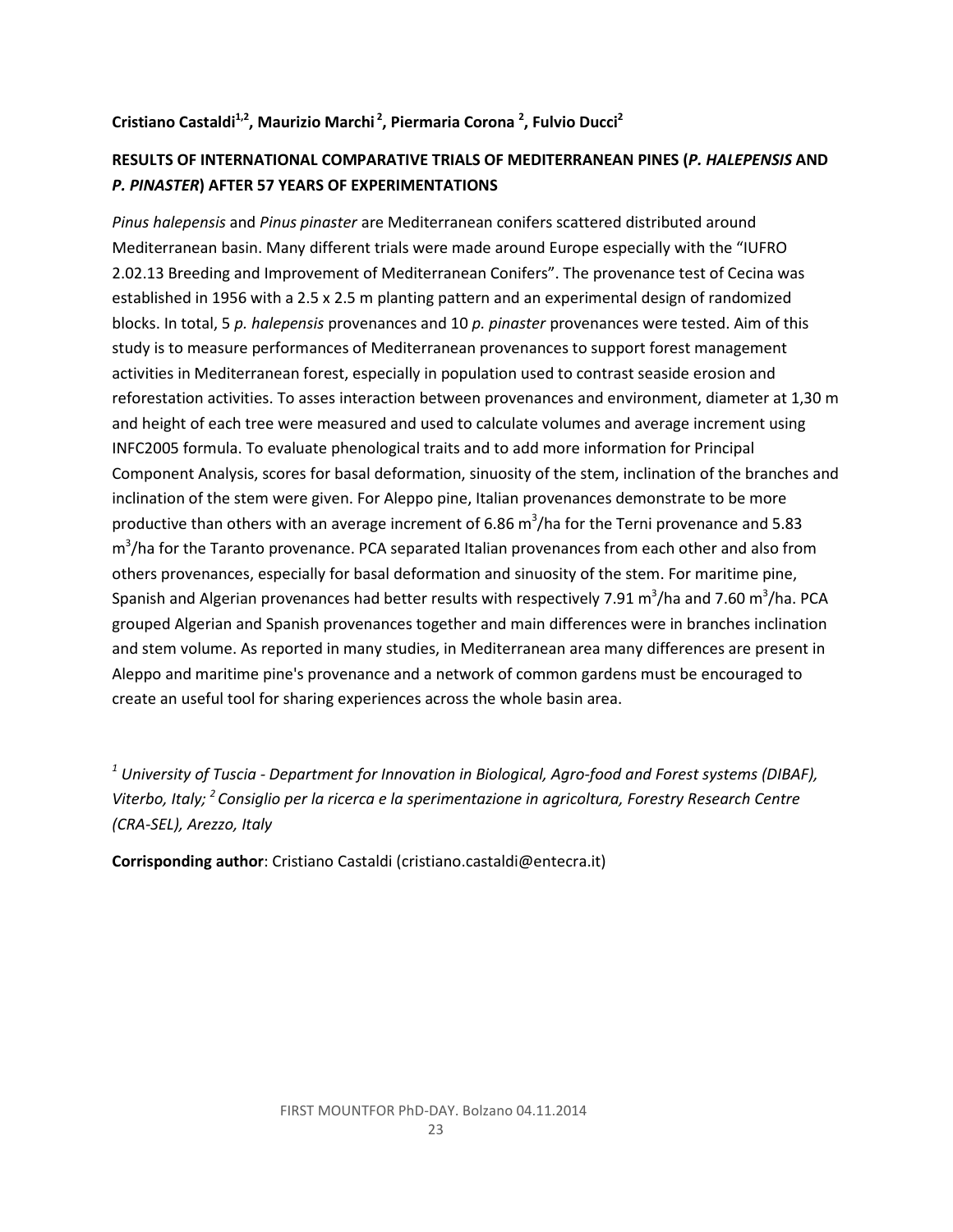#### $\mathsf{Stefano\,\,}$ Catola $^1$ , Bianca Elena. Maserti $^1$ , Annamaria Ranieri $^2$ , Mauro Centritto $^3$ , Giovanni Emiliani $^3$ , **Giovanni Marino3 , Marco Michelozzi4**

#### **STRESS-INDUCED SIGNALING: INTRASPECIFIC PLANTS COMMUNICATION MEDIATED BY VOC EMITTED FROM S. LYCOPERSICUM PLANTS**

Plants release volatile chemicals into their surrounding air space that can affect the physiology of neighboring plants and influence the behavior of insects. Herbivores, for example, induce a class of VOC, called herbivore-induced plant volatiles (HIPV) that are involved in mediating tritrophic interactions; in fact these chemicals mediate the attraction of natural enemies of herbivores, so they act as an indirect signal of defense. In this context, an impressive body of evidence now exists that VOCs can act as signals for the communication of stress for the intact neighbor plants, in the sense that stressed plants can warn their intact neighbors of danger by emitting VOCs. In the present project, the effects of multiple stress factors on *S. lycopersicum* (cv. Micro-Tom) plants will be studied on VOC emission and on the transcript levels of characteristics genes involved in the synthesis of VOCs, but it will be also investigated the effect of the signalling on intact plants from the same species that will share the same physical space of the stressed plants. So it will be used a communication system that allows the study of the signal transmission, mediated by VOCs, between plants stressed by multiple factors and intact plants. This system will be a modified "push-pull" dynamic system for collecting VOCs from aerial parts of plants. Teflon-coated guillotine-like blades close the base of a chamber around the stem of the plants allowing trapping VOCs from the upper part of the plant. The multiple stress factors chosen are an abiotic stress (water stress) and a simulation of an herbivore attack (biotic stress) through the application of the phytohormone jasmonic acid. Jasmonic acid plays a central role in induced plant defense by regulating the biosynthesis of herbivore-induced plant volatiles, so exogenous application of jasmonic acid can be used to elicit plant defense responses similar to those induced by biting-chewing herbivores and mites that pierce cells and consume their contents. The application of different biotic and abiotic stress factors simultaneously could have synergistic, additive or opposing effects on VOC emission. Drought stress should act as a priming of defense mechanisms, so that, with the addition of jasmonate, it is expected an additive or synergistic response on VOC emission, on the transcript levels and a higher effect on the activation of defensive mechanisms in the intact plants. Understanding of this fascinating communication system is only rudimentary; our results may add new knowledge about VOCs role in communication between species and about the behavior of these signal molecules under multiple stress factors.

*<sup>1</sup> Institute for Sustainable Plant Protection (IPSP), C.N.R Sesto Fiorentino (FI) 2 Department of Agriculture, Food and Agro-Environmental Sciences, University of Pisa (PI) 3 Tree and Timber Institute (IVALSA), C.N.R Sesto Fiorentino (FI)4 Institute of Biosciences and Bioresources (IBBR), C.N.R Sesto Fiorentino (FI)*

**Corrisponding author**: Stefano Catola (catola@ipp.cnr.it)

FIRST MOUNTFOR PhD-DAY. Bolzano 04.11.2014 24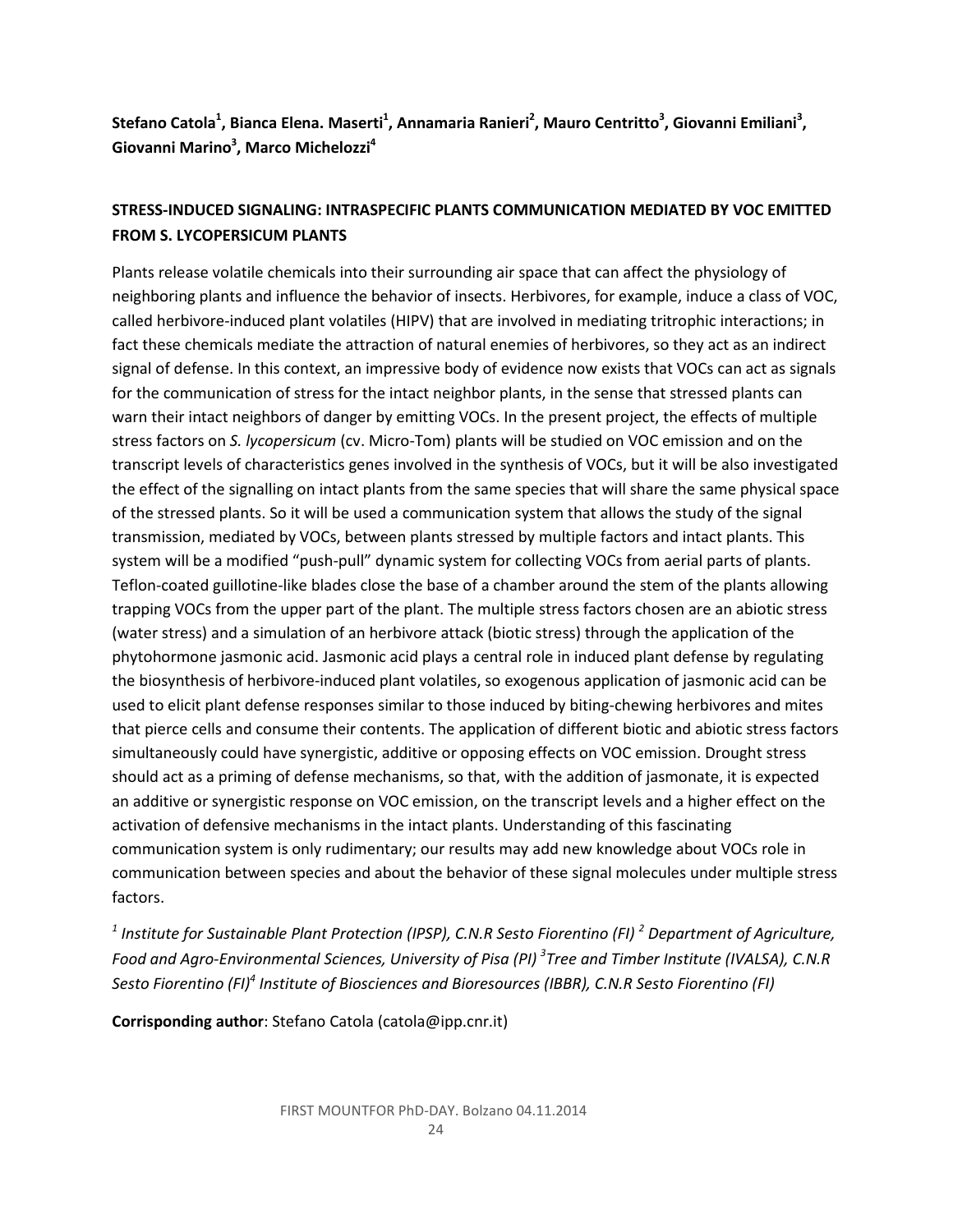#### Nathalie Cavada<sup>1,2</sup>, Marco Ciolli<sup>1</sup>, Francesco Rovero<sup>2</sup>

#### **MODELING ENVIRONMENTAL CHANGES IN THE UDZUNGWA MOUNTAINS OF TANZANIA, THROUGH IMPACTS ASSESSMENT ON RAIN FOREST PRIMATES.**

Udzungwa Mountains of Tanzania is a very remarkable site for biological diversity and endemism, known also as the "Galapagos of Africa", increasingly endangered by anthropic pressure. Assessing the impacts that the environmental changes and the anthropic pressures have on the shifts in the distribution and abundance of animal species can be crucial when planning for potential faunistic management and conservation actions. In this perspective, our project is aimed to integrate the use of GIS, geostatistics and remote sensing analysis techniques with the existing field based program of the evaluation of distribution and abundance regarding selected target species of primates in the area. On the already available data we performed several statistical analysis. The R libraries Distance and mrds were used to derive estimates of primates density and abundance, fitting detection functions to distance sampling data on primates clusters that were collected along line transects. Generalized Linear Models –GLMs, allowed us furthermore to explore and identify the relationships between primates presence and abundance with vegetation and other habitat variables. Using the results of these analysis we will carry out a new data collection campaign on the field that will further extend the significant database already available that comprises animals records as well as vegetation sampling results. A field sampling campaign is scheduled for the next year. After having defined the habitat requirements of the species, we are adopting a spatial analysis approach. The attempt is to extrapolate the same specific environmental variables from the satellite and the aerial imagery, trying different modules and tools for the image analysis and mainly those linked to indexes of vegetation richness and diversity. To perform these tasks we are processing all the available spatial data sets with the free and open-source software GRASS GIS and R (spgrass and dsm packages). We use then field sampled data to test the validity and consistency of the method. At last we aim to derive spatial explicit models containing density surfaces of the species. These models will be useful in order to predict animals distribution also in those areas that are not directly sampled. The results will thus help to identify and control possible drivers of variation in the species occurrence inside a large area, as well as their origins that could be of both natural and anthropic derivation.

*1 Department of Civil, Environmental and Mechanical Engineering (DICAM), University of Trento, via Mesiano 77, 38123 Trento, Italy; 2 Tropical Biodiversity Section, MUSE - Museo delle Scienze, Corso del Lavoro e della Scienza 3, 38123 Trento, Italy.*

**Corrisponding author**: Nathalie Cavada (nathalie.cavada@gmail.com)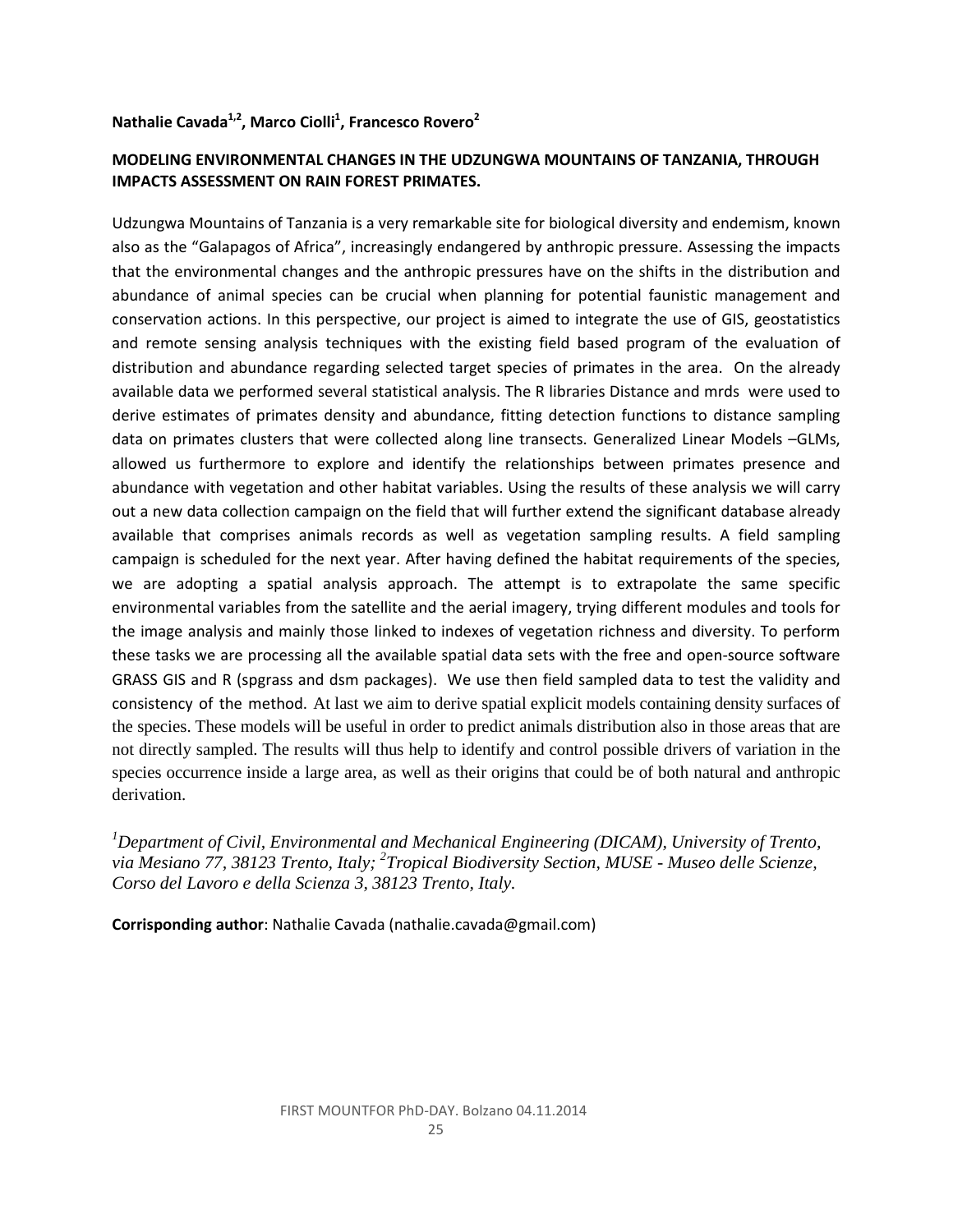Valentino Floreancig<sup>1</sup>, Jean-Matthieu Monnet<sup>2</sup>, Franck Bourrier<sup>2</sup>, Guillaume Lagarrigues<sup>2</sup>, Andrea **Antonello1 , Silvia Franceschi<sup>1</sup> , Alessandro Andriolo1 , Francesco Comiti1 , Giustino Tonon1,2**

#### **FOREST PROTECTION FUNCTION AND UNEVEN-AGED MANAGEMENT: A CASE STUDY ON THE EVOLUTION OF ROCKFALL HAZARD FOR DIFFERENT FOREST OPENING SIZES**

In mountainous areas forests play often a significant role in mitigating the rockfall hazard. This protective effect against rockfall can be influenced also by forest management and therefore, silvicultural interventions should aim at maintaining and improving the protection effect. The objectives of the present study are to analyze the variation of the protective function in three rockfall-prone zones within a selected study area considering different harvesting scenarios and an evolution period of 60 years. The study area covers approximately 10 km<sup>2</sup> and is located in South Tyrol (Italy) in a subalpine forest environment. The digital terrain model and tree locations were obtained by analyzing LiDAR data from an airborne survey carried out at a point density of 10 points/m<sup>2</sup>. The 3D rockfall simulation model Rockyfor3D was then used to identify three zones in which there is an evident role played by forest in reducing the hazard at the forest road, element at stake in this study. Within the selected areas a forest evolution was simulated using the Samsara2 spatial explicit and individual-based forest dynamics simulation model. Firstly a forest growth without any interventions was chosen and then also different harvesting scenarios following an uneven-aged management were applied according to a single-tree or a group cut approach. Horizontal distribution of trees was known during the forest dynamics simulation and this allowed an accurate over time rockfall hazard assessment using tree positions as input for Rockyfor3D. Mean energy and reach probability of falling rocks were analyzed at the road for each forest growth simulation at a 10-years' time step and used to investigate the influence of the different silvicultural interventions on the protective function played by forest in the considered stands. The use of LiDAR data as input, from which accurate tree positions can be derived, has the potential to enable the study of the protection provided by forest in many small-scale rockfall-prone areas located above objects at stake within a region of interest. Preliminary results show an increase in the rockfall hazard on the road just after forest interventions during which trees are removed. The authors believe that the outcomes might contribute to forest planning and support practical silvicultural guidelines in forests having a protective function.

*<sup>1</sup> Faculty of Science and Technology, Free University of Bozen-Bolzano, Piazza Università 5, 39100 Bolzano, Italy; 2 Irstea, UR EMGR, 2 rue de la Papeterie, 38402 Saint-Martin-d'Hères, France; 3 MountFor Project Centre, European Forest Institute, Via E. Mach 1, 38010 San Michele all´Adige (Trento), Italy*

**Corrisponding author**: Valentino Floreancing (valentino.floreancig@natec.unibz.it)

FIRST MOUNTFOR PhD-DAY. Bolzano 04.11.2014 <u>26</u> and 26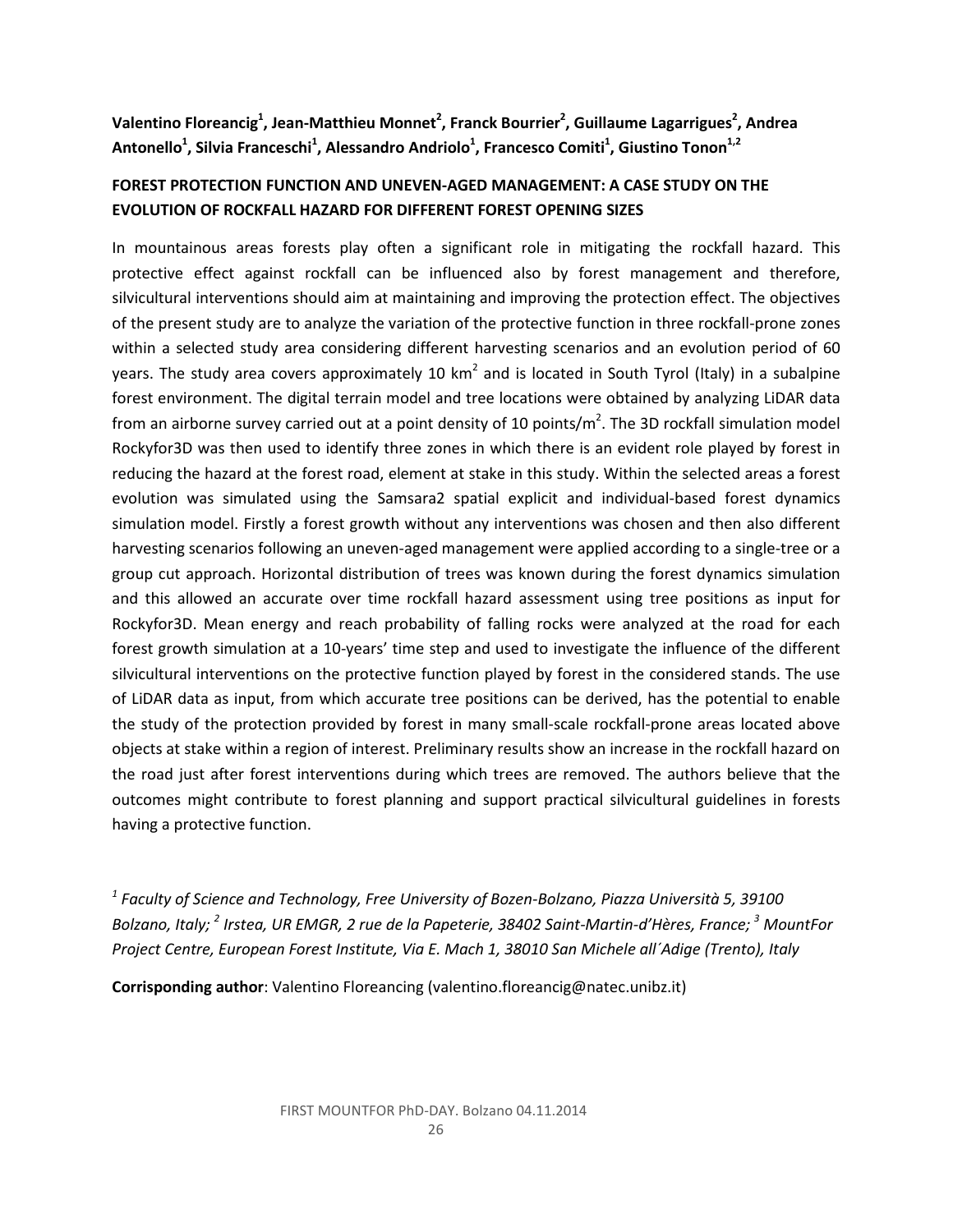#### Claudia Guidi<sup>1,2</sup>, Lars Vesterdal<sup>1</sup>, Damiano Gianelle<sup>1,3</sup>, Jacob Magid<sup>4</sup>, Mirco Rodeghiero<sup>1</sup>

#### **EFFECTS OF FOREST EXPANSION ON MOUNTAIN GRASSLAND: CHANGES IN SOIL ORGANIC CARBON STOCKS AND FRACTIONS**

Grassland abandonment followed by progressive forest expansion is the dominant land-use change (LUC) in the European Alps. Contrasting trends in soil organic carbon (SOC) storage have been reported for mountainous regions following forest expansion on abandoned grasslands. Fractions sensitive to LUC can be indicative of changes in SOC and they can allow a better understanding of SOC stabilization processes. Our aim was therefore to explore the impact of LUC on SOC stocks, focusing on the effect of grassland abandonment and forest expansion on physical SOC fractions. Four successional stages were investigated in a pre-alpine region of Trentino (Southern Alps, Italy): managed grassland, two transitional phases in which grassland abandonment led to colonization by *Picea abies* (L.) Karst., and old forest dominated by *Fagus sylvatica* L. and *P. abies*. Organic and mineral soil layers were collected down to 30 cm at eight points within three plots for each successional stage. Soil samples were fractionated following two procedures: 1) aggregate size fractionation, separating aggregates based on their dimension through wet-sieving, and 2) size-density fractionation, separating stable aggregates from particulate organic matter (POM) non occluded in aggregates. Mineral SOC stocks were lower in early-stage and old forest (-28% in the top 10 cm of mineral soil) than in managed and abandoned grassland, however the inclusion of organic layers offset mineral SOC stock difference. The dimension of aggregates assessed by aggregate-size fractionation tended to increase, whereas SOC allocation to stable aggregates assessed by size-density fractionation decreased following conversion of grassland to forest (e.g from 78 to 59% in the 0-10 cm layer). The amount of SOC stored in POM increased by 3.8 Mg  $ha<sup>-1</sup>$  in the 0-20 cm layer from managed grassland to old forest, but it did not compensate for the decreased SOC accumulation in stable aggregates. The decline in SOC storage in stable aggregate fractions was indicative of the decrease in mineral SOC stocks after forest expansion on subalpine grasslands. Higher SOC allocation to POM fraction in the mineral soil and changed carbon distribution between mineral and organic soil layers suggest an overall decrease in SOC stability and a concomitant shift to more physically labile SOC fractions.

*1 Department of Sustainable Agro-Ecosystems and Bioresources, Research and Innovation Centre, Fondazione Edmund Mach, Via E. Mach 1, 38010 San Michele all'Adige, TN, Italy; <sup>2</sup> Department of Geosciences and Natural Resource Management, University of Copenhagen, Rolighedsvej 23, DK-1958*  Frederiksberg C, Denmark; <sup>3</sup>Foxlab Joint CNR-FEM Initiative, Via E. Mach 1, 38010 San Michele all'Adige, *TN, Italy; <sup>4</sup> Department of Plant and Environmental Sciences, University of Copenhagen, Thorvaldsensvej 40, DK-1871 Frederiksberg C, Denmark*

**Corrisponding author**: Claudia Guidi (claudia.guidi@fmach.it)

FIRST MOUNTFOR PhD-DAY. Bolzano 04.11.2014 <u>27</u>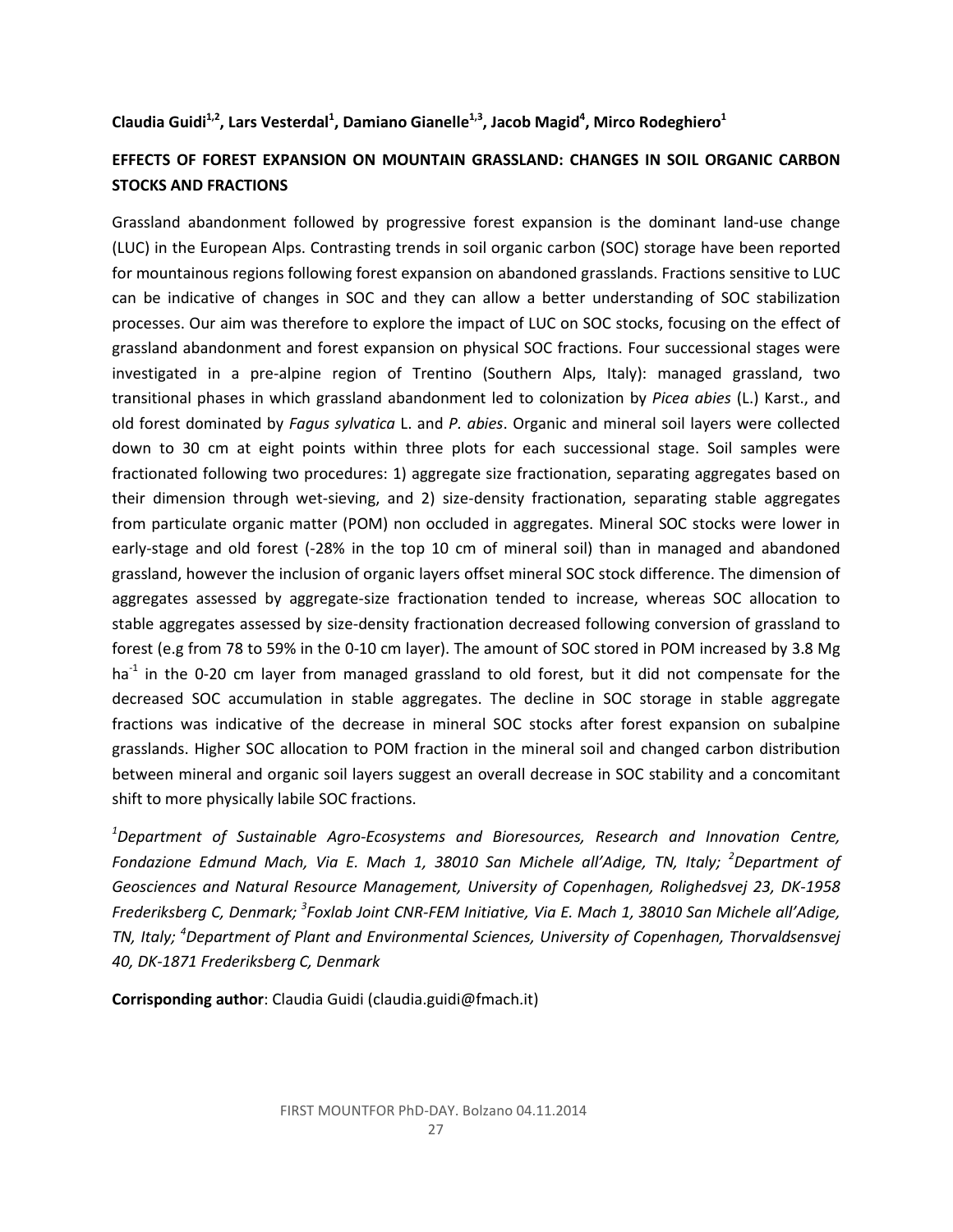#### Sylvie Pighini<sup>1,2</sup>, Franco Miglietta<sup>1,3</sup>, Georg Wohlfahrt<sup>2</sup>

#### **GREENHOUSE GAS EMISSIONS FROM ALPINE LAKES**

Most of the studies on greenhouse gasses, methane (CH<sub>4</sub>) carbon dioxide (CO<sub>2</sub>) and nitrous oxide (N<sub>2</sub>O) emissions from freshwater ecosystems were focused on tropical and boreal areas for their high organic matter occurrence and their significant biological activity. Regarding temperate areas, research has been focused on  $CO<sub>2</sub>$  from land ecosystem suggesting a sink in this region. Freshwater ecosystems systems in temperate areas were first considered as pipes of carbon transporting it from land to the ocean, ignoring their role as bio-reactors and emitters of terrestrial carbon. Lakes, with their anoxic and reductive conditions, could be overlooked methane emitters. The overall aim of this study is to understand if alpine lakes are potential emitters of GHG. Is there any difference in terms of emissions over a gradient of elevation? Or over a gradient of latitude? To know if Alpine lakes would be potential emitters, the first year has been focused on the dissolved concentration of GHG at the surface taken as a proxy of potential diffusive emissions. To do so, 79 lakes distributed in Trentino and South Tirol (Italy) and North Tirol (Austria), have been selected according to different elevation (from 240 to 1700 m a.s.l.) and latitude. To date, 43 of them have been already sampled to determine dissolved content of methane as well as carbon dioxide, and dissolved  $O_2$ . Only water surface samples were considered. Two samples of 60 mL each were sampled using a gas tight glass bottle. A headspace was then created to exsolve GHGs from the water and 0.5 mL was injected into a Gas Chromatographer. A Flame Ionization Detector (FID) was used to determine the CH4 compound whereas a Thermal Conductivity Detector (TCD) is used for the  $CO<sub>2</sub>$  compound. The first results of dissolved methane concentration show that some lakes could lead to potential diffusive emissions, with a range of concentration from 0 to 5.89 μmol/L with mean value of 1.11 μmol/L. Further steps will be to focus on them with micrometeorological equipment to study the evolution of those potential emissions over a certain period of time.

*1 Fondazione Edmund Mach, San Michele All'Adige, TN, Italy; 2 Innsbruck University, Institute of Ecology, Innsbruck, Austria; 3 Centro Nazionale della Ricerca, Florence, FI, Italy* 

**Corrisponding author**: Sylvie Pighini (sylvie.pighini@fmach.it)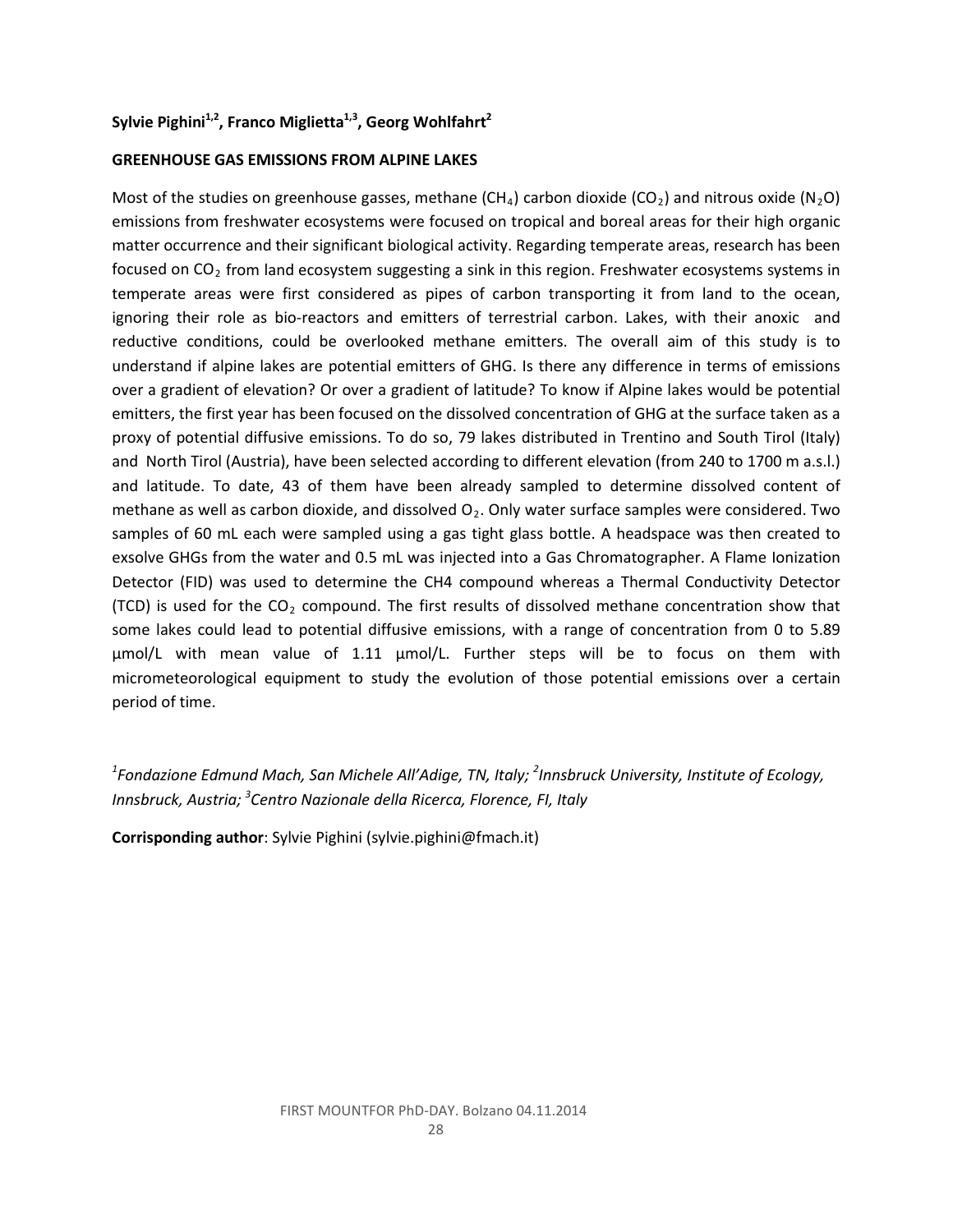#### $M$ atthias Reif<sup>1</sup>, Mathias W. Rotach<sup>1</sup>, Georg Wohlfahrt<sup>2</sup>, Alexander Gohm<sup>1</sup>

#### **CARBON DIOXIDE EXCHANGE IN COMPLEX TOPOGRAPHY**

On a global scale the budget of carbon dioxide  $(CO<sub>2</sub>)$  bears a quite substantial uncertainty, which is commonly understood to be mainly due to land-surface exchange processes. In this project we investigate to what extent complex topography can amplify these land-surface exchange processes. The hypothesis is that, on the meso-scale, topography adds additional atmospheric mechanisms that drive the exchange of  $CO<sub>2</sub>$  at the surface. Simulations with the atmospheric numerical model Weather Research and Forecasting (WRF) coupled to the community land model (CLM) are conducted to study the effect of complex topography on the  $CO<sub>2</sub>$  budget compared to flat terrain. The magnitude of differences in  $CO_2$  exchange ranges between  $\pm 2$  ppm per day. The sign of the valley effect and the magnitude are strongly dependent on the CLM plant functional type, the initial temperature, the initial relative humidity and the latitude, but are independent from local circulations.

*1 Institute of Meteorology and Geophysics, University of Innsbruck; 2 Institute of Ecology*, *University of Innsbruck*

**Corrisponding author**: Matthias Reif (Matthias.Reif@uibk.ac.at)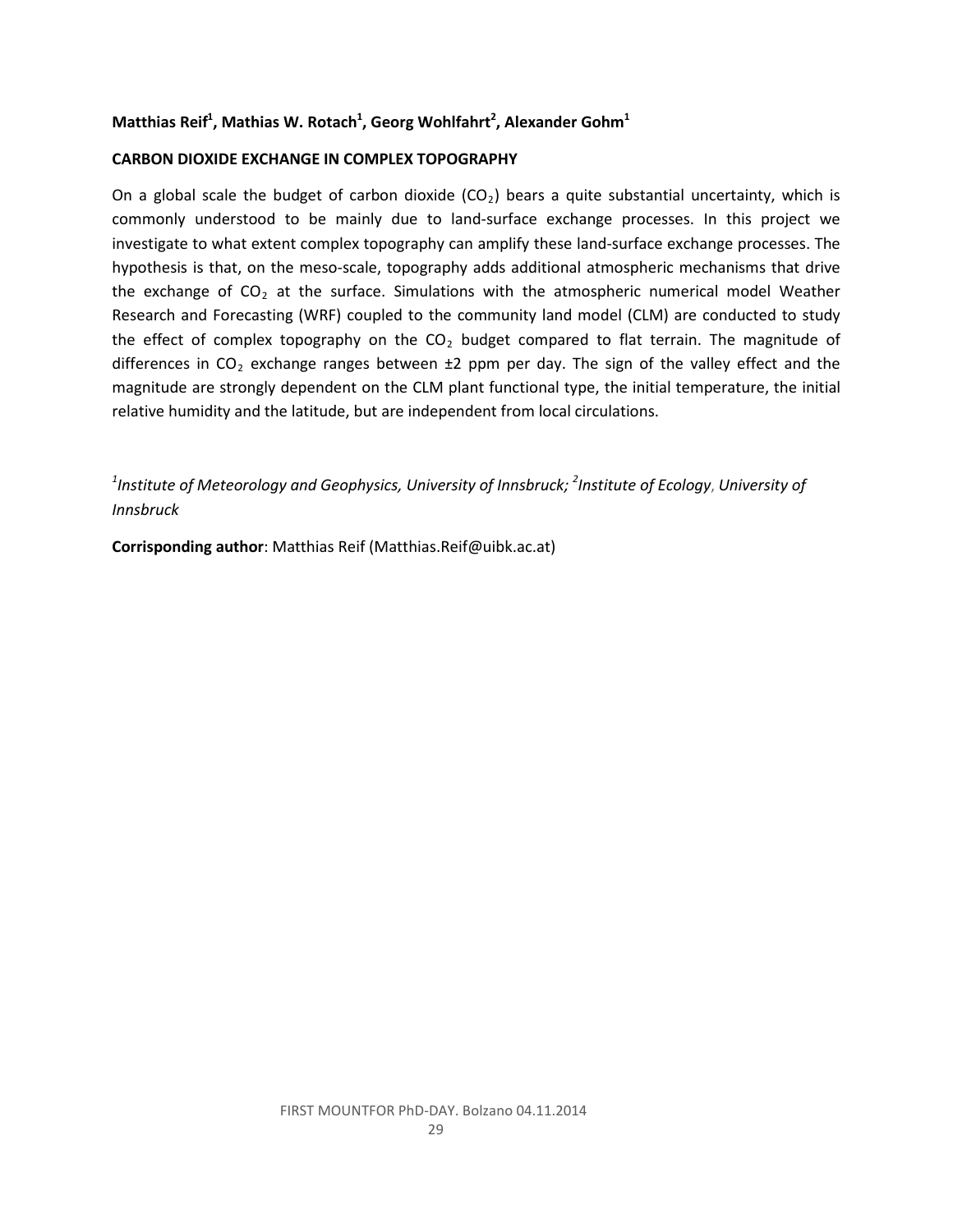#### Francesco Reyes<sup>1,3</sup>, Kaja Kandare<sup>2,4</sup>, Lorenzo Frizzera<sup>1</sup>, Damiano Gianelle<sup>1,2</sup>, Michele Dalponte<sup>1</sup>

#### **DELINEATION OF INDIVIDUAL TREE CROWNS FROM ALS AND HYPERSPECTRAL DATA: A COMPARISON AMONG FOUR METHODS**

Forest structural properties are traditionally acquired during extensive fieldwork campaigns. A great potential for time saving is given by remote sensing assisted inventories. Recently great attention has been devoted to individual tree crowns (ITC) level forest inventories. In ITC inventories a key step is the delineation of the tree crowns. Thus, in this study we will compare four methods for the identification of individual tree crowns (ITC) based on high density airborne laser scanning (ALS) and hyperspectral data. The study area is an alpine forest located in Lavarone at 1400 m (Trento Province, Italy) above sea level. 600 trees were inventoried in a plot of 4800 m<sup>2</sup>, of which 58% Silver Fir (total basal area: 37 m<sup>2</sup>/ha), 23% European beech (total basal area: 2 m<sup>2</sup>/ha), 19% Norway Spruce (total basal area: 22 m<sup>2</sup>/ha). ALS data were acquired by an Optech ALTM 3100EA sensor, with a mean density of 8.6 points/ $m^2$  for the first return (laser pulse wavelength 1064 nm, laser repetition rate 100 kHz) and with up to four recorded returns for each laser pulse. Methods 1 and 2 exploit both a CHM in raster and point cloud formats. The main difference among them is that method 1 uses a watershed segmentation to delineate the ITC, while method 2 uses a region growing algorithm. In detail the two methods can be summarized as follows: i) a raster CHM is created from point cloud; ii) the CHM is properly filtered to avoid inclusion of non-vegetated objects; iii) a watershed segmentation (method 1) or a region growing (method 2) is applied; iv) ITCs are reshaped using a morphological filter and their raw ALS point cloud distribution. Method 3 is based on raw ALS cloud and focuses on the delineation of intermediate and suppressed trees. In particular: i) the point cloud is divided into horizontal layers to which a 3D K-means clustering is applied; ii) K-means clusters are grouped using a prolate ellipsoid shape along all the layers; iii) the distribution of points in the clusters is estimated along x and y axes and the uneven distributed clusters are separated into two new 3D clusters; iv) clusters are eventually merged along all layers, in 2D space, and grouped into final 3D clusters representing ITCs. Method 4 is based on hyperspectral data. ITCs are delineated on a single raster band (band at 810 nm). In particular: i) the raster image is filtered with a low pass filter, and with a thresholding filter in order to highlight only the tree crowns; ii) a watershed segmentation algorithm is applied; iii) a morphological filter is used in order to reshape the final ITCs. The above described methods will be compared with the field inventory data for the identification of individual trees and their canopy sizes.

*1 Department of Sustainable Agro-ecosystems and Bioresources, Research and Innovation Centre, Fondazione E. Mach, Via E. Mach 1, 38010 San Michele all'Adige (TN), Italy; <sup>2</sup> Foxlab Joint CNR-FEM Initiative, Via E. Mach 1, 38010 - S.Michele all'Adige (TN), Italy; 3 Faculty of Science and Technology, Free University of Bolzano-Bozen, Bolzano, Italy; <sup>4</sup> Department of Ecology and Natural Resource Management, Norwegian University of Life Sciences, Ås, Norway*

**Corrisponding author**: Francesco Reyes [\(francesco.reyes@fmach.it\)](mailto:francesco.reyes@fmach.it)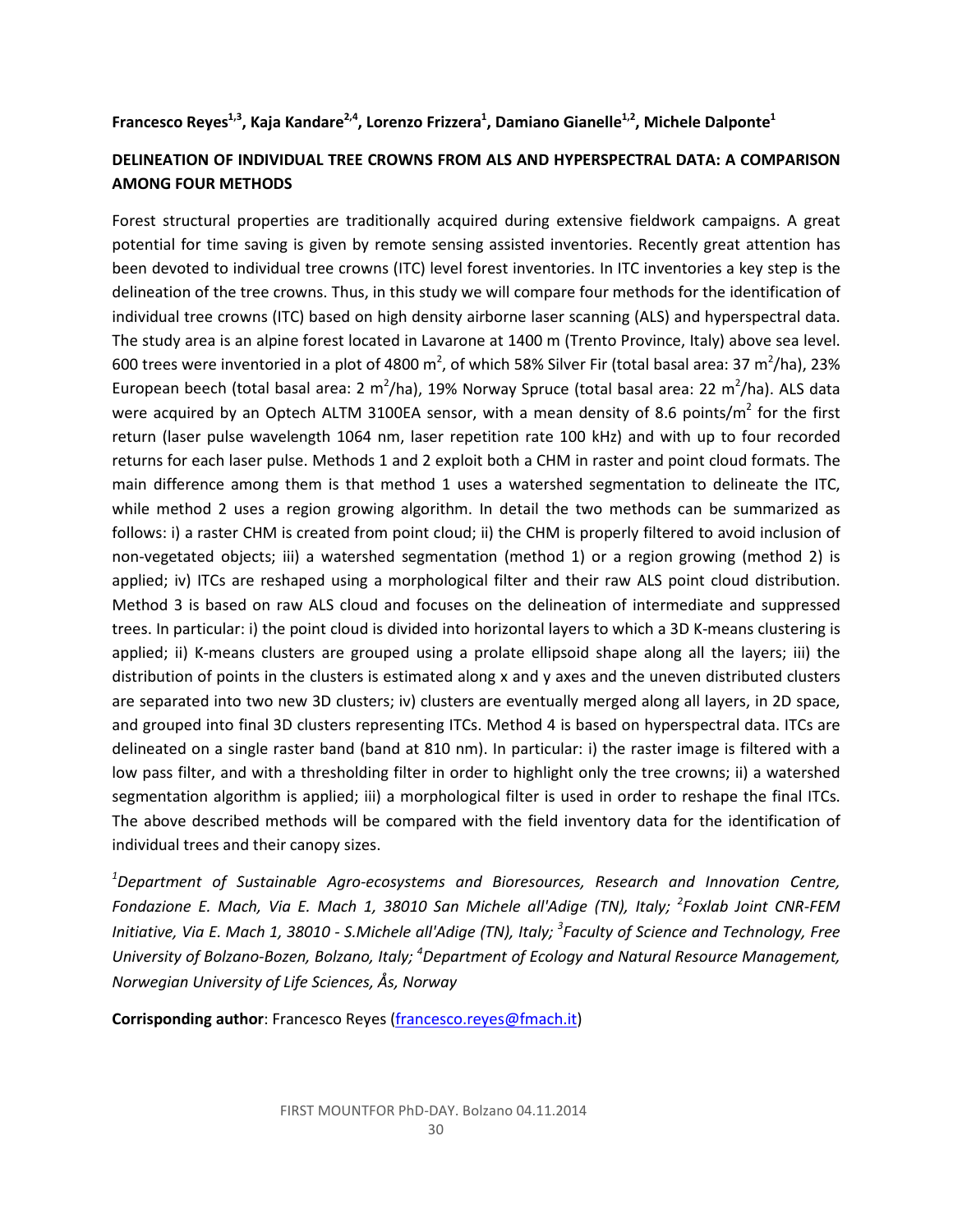Michael Thoma<sup>1</sup>, Georg Frenck<sup>2</sup>, Georg Leitinger<sup>2,3</sup>, Nikolaus Obojes<sup>3</sup>, Francesca Scandellari<sup>1</sup>, Massimo **Tagliavini1 , Ulrike Tappeiner2,3, Erich Ignaz Tasser3**

#### **VALORISATION OF AGRICULTURE FOR THE WATER SUPPLY IN CONTEXT WITH CLIMATE CHANGE (CLIMAGRO PROJECT PRESENTATION)**

Almost 90% of agricultural land in South Tyrol is composed of extensively and intensively used meadows und pastures. Land-use, such as managed grasslands, in mountain environments has strong influence on water supply in the lower regions, soil stability and hydro power. With the alpine region not only being influenced by large-scale changes in land-use during the last 60 years, but also being subject to climate change more than the global mean, it is essential to further understand the hydrological mechanisms of alpine grassland ecosystems. This abstract reports the conceptual idea of the "ClimAgro" project, a research cooperation of the European Academy Bozen-Bolzano (EURAC), the University of Innsbruck and the Free University of Bolzano sponsored by the the Province of South Tyrol (Autonome Provinz Bozen – Südtirol, Abteilung Bildungsförderung, Universität und Forschung). The project aims at analysing the impact of different agricultural management types of grasslands (intensification and extensification) and changing climate (higher mean temperatures, lower precipitation) on water use efficiency (WUE) of grasslands in alpine environments. The experimental sites are the Stubai Valley in Tyrol, Austria, and the Matscher Valley in South Tyrol, Italy, chosen for their different climatic conditions, with the latter one displaying lower precipitation and being artificially irrigated. The WUE is evaluated by performing a common garden experiment in the Stubai Valley, where local soil monoliths together with others from the Matscher Valley are transplanted into smartfield lysimeters on the valley floor. These monoliths will be sheltered to allow the control of environmental parameters such as precipitation and temperature. To quantify water use efficiency in this experiment we use stable isotope analysis of carbon  $(^{12}C$  and  $^{13}C$ ). Concurrently we investigate the sources of water for grasslands in relation to location, altitude and vegetation type. We analyse the Hydrogen ( ${}^{1}$ H and  ${}^{2}$ H) and Oxygen ( ${}^{16}$ O and  ${}^{18}$ O) isotopic signature to trace the supply of water from the different possible sources (ground water, rain, snow and irrigation water) into plants. With our approach of combining proven ecological techniques such as species transplantation experiments, continuous micro climate and hydrological measurements and state-ofthe-art technology like smart-field lysimeters and stable isotope analysis, we will contribute to a better understanding of the future development of agricultural ecosystems in mountain environments in a changing world.

*1 Faculty of Science and Technology, Free University of Bozen-Bolzano, Piazza Università 5, 39100 Bolzano, Italy; 2 Innsbruck University, Institute of Ecology, Innsbruck, Austria; 3 Institute for Alpine Environment, European Academy Bozen-Bolzano (EURAC), Italy*

**Corrisponding author**: Michael Thoma (Michael.Thoma@natec.unibz.it)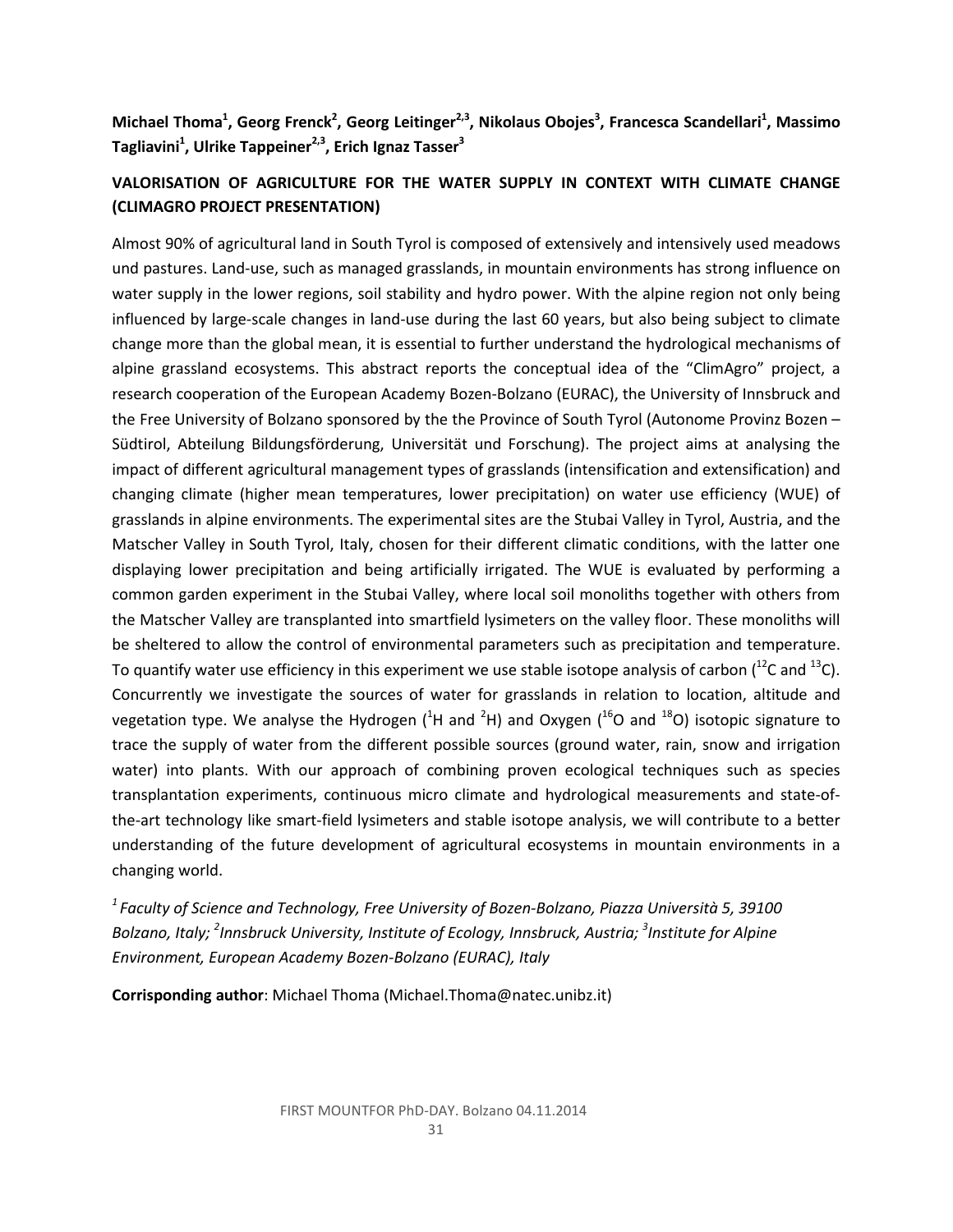#### Marin Tudoroiu <sup>1,2,3</sup>, Emanuele Eccel<sup>4</sup>, Franco Miglietta<sup>1,2,5</sup>

#### **FORESTS: A POTENTIAL DRIVER OF WARMING MITIGATION IN SOUTH EASTERN ITALIAN ALPS**

Forests manifest a complex role on climate through bio geophysical feedbacks that affect the energy flux, hydrological cycle and the atmosphere composition. Compared to other types of vegetation, forests influence directly or indirectly the air temperature via increased  $CO<sub>2</sub>$  storage capacity, lower albedo and enhanced emission of biogenic volatile compounds. The climatic data of 24 weather stations from the Province of Trentino (South Eastern Alps) ranging between 203 and 2125m a.s.l, were analysed together with eddy covariance and land use change data in order to understand the potential influence of forests on the air temperature in mountainous compared to lower elevation sites. Studying the response of air temperature to increase in elevation, a significantly negative trend of the warming rate has been found. Different drivers like changes in atmospheric moisture content of the planetary boundary layer, modified surface albedo as well as changes in the ratio between sensible and latent heat fluxes driven by fast urbanization that occurred at low elevation may have induced an accelerated warming in lower elevations. But at the same time, rapid reforestation of formerly mountain pasture land (+13%) that occurred at high elevations and that was associated to a large and significant increase in mountain forest stocks may have determined cooling through enhanced evaporative capacity and emission of organic vapours which lead to higher aerosols and cloud droplets formation and increased reflected solar radiation. The Eddy Covariance data of three towers was analysed for assessing differences in climatic and energy balance parameters and cloud events frequency between low versus high elevation and forest versus grassland ecosystems. The comparison between grassland and forest ecosystems, both located in mountainous areas, suggests that, averaged over a 10 years period, the forest site was colder than the grassland especially during summer. In addition a higher cloud formation is recorded over the forest site and a higher frequency of cloud events is registered in a high compared to low elevation site. Although not a very clear evidence of forest cover induced cooling has been found, considering our findings, we can argue that the increase of forested area may have led to a cooling effect in the mountains by changing the energy balance through enhanced reflected radiation as a result of a higher cloud formation.

*1 FoxLab -Joint CNR-FEM Initiative, San Michele all'Adige, Italy; <sup>2</sup> MountFor, Fondazione Edmund Mach, San Michele all'Adige, Italy; 3 University of Natural Resources and Life Sciences, Vienna; <sup>4</sup> Fondazione Edmund Mach, San Michele all'Adige, Italy.; 5 IBIMET-CNR, Firenze, Italy.*

**Corrisponding author**: Marin Tudoroiu (marin.tudoroiu@fmach.it)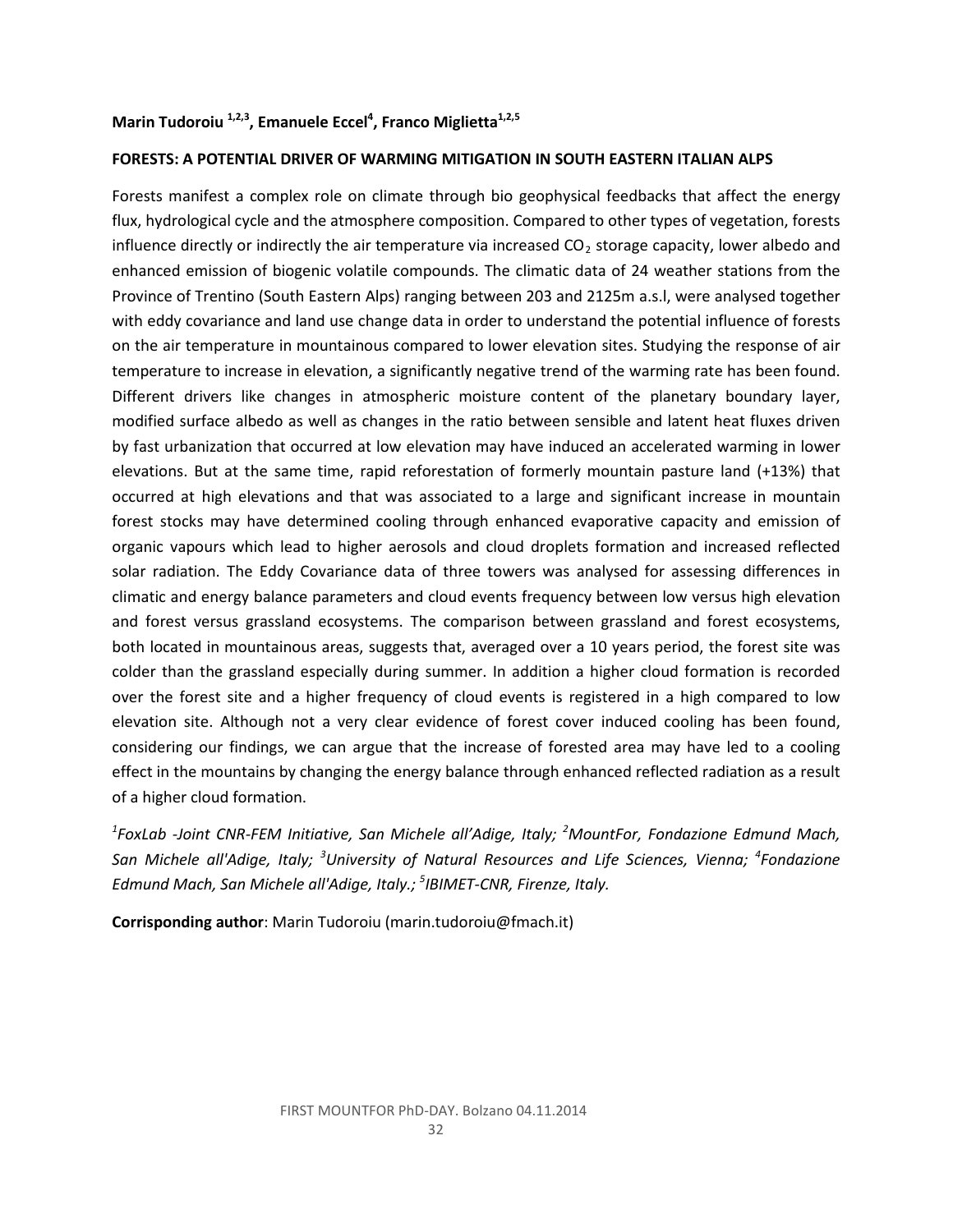FIRST MOUNTFOR PhD-DAY. Bolzano 04.11.2014 33